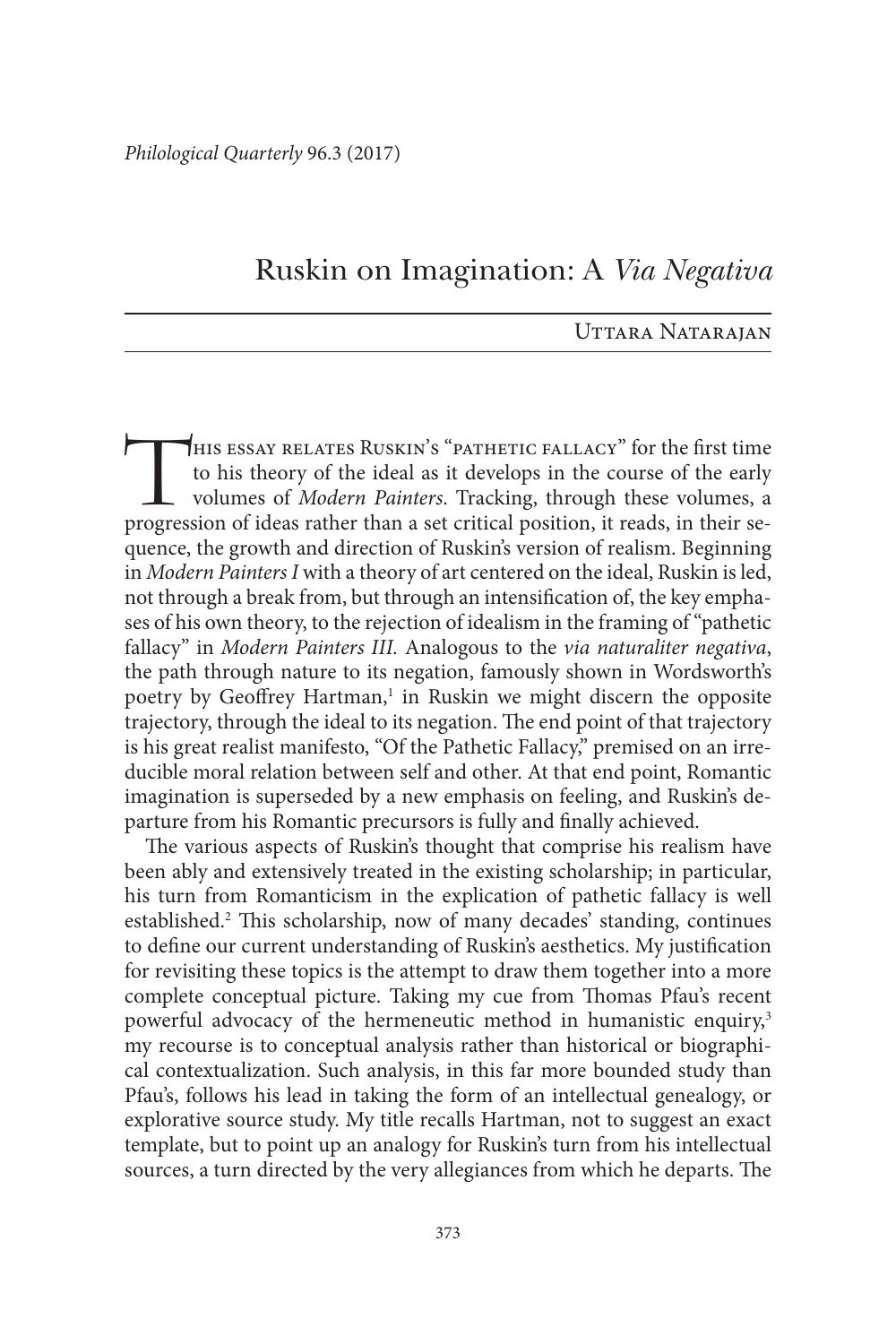conceptual logic of Ruskin's progression from a Romantic to a post-Romantic aesthetics has rarely been set out as such. Nowhere is that progression shown to be, as I shall show it here, a transition from imagination to feeling.

I retain the term "feeling" deliberately, in place of the more modish "affect," to eschew the emphasis on the noncognitive so frequently associated with affect, and so contrary to Ruskin's own usage.<sup>4</sup> Although the topic of feeling in Victorian realism has been the subject of widespread critical scrutiny in the past, the primacy of feeling in Ruskin's realism in particular, with its decoupling or dissociation from imagination as the condition for that primacy, has hardly been fully acknowledged, largely because of the centrality of the paradigm of "seeing" in the classic accounts of Ruskin's realist view. The dominance of that paradigm, securely established by seminal works such as John D. Rosenberg's *The Darkening Glass* (1961), Patricia Ball's *The Science of Aspects* (1971), and Robert Hewison's *The Argument of the Eye* (1976), has impeded the adequate discrimination of other aspects of Ruskin's aesthetics in subsequent reexaminations up to the present day. Alexandra Wettlaufer, for instance, recalls Rosenberg's characterization of Ruskin as "eye-driven, even photoerotic,"5 to argue that Ruskin's "belief in the visual capacities of mind, memory and imagination" led him to develop a "visual prose" that sought "to convince his readers, by making them *see*."6 Even those recent studies that set out explicitly to correct or complicate the assumption of the mimetic basis of Ruskin's aesthetics, leave undisturbed the primacy of visuality in his account of artistic perception and so fail to nuance the non-ocular constituents of that account. Thus Peter Garratt's valuable investigation of his "epistemological aesthetic" merely subsumes "feeling" into a larger "subjectivity" integral to Ruskin's empiricism, while Aleksandra Piesecka prioritizes "imagination" as the nonmimetic element of Ruskin's "seeing." 7

One consequence of the specific neglect of feeling is that the manifestly religious content of Ruskin's "seeing" still overshadows the recognition of his humanism in the early volumes of *Modern Painters*. Stephen Cheeke's insightful new study, *Transfiguration* (2016), is the latest to address "the nature of the link between seeing and believing" in Ruskin's thought,<sup>8</sup> taking visuality as the common core of his aesthetic and religious responses. To match the long-standing emphasis on seeing with a complementary emphasis on feeling is to add detail to the complex relations between Ruskin's religious and humanistic proclivities. For George Eliot, who shares his Evangelical heritage, the narrative of the turn from religion to humanism, in which realism emerges as the humanistic mode *par excellence*, is more or less straightforward. This easy correlation of realism and humanism, or equivalently,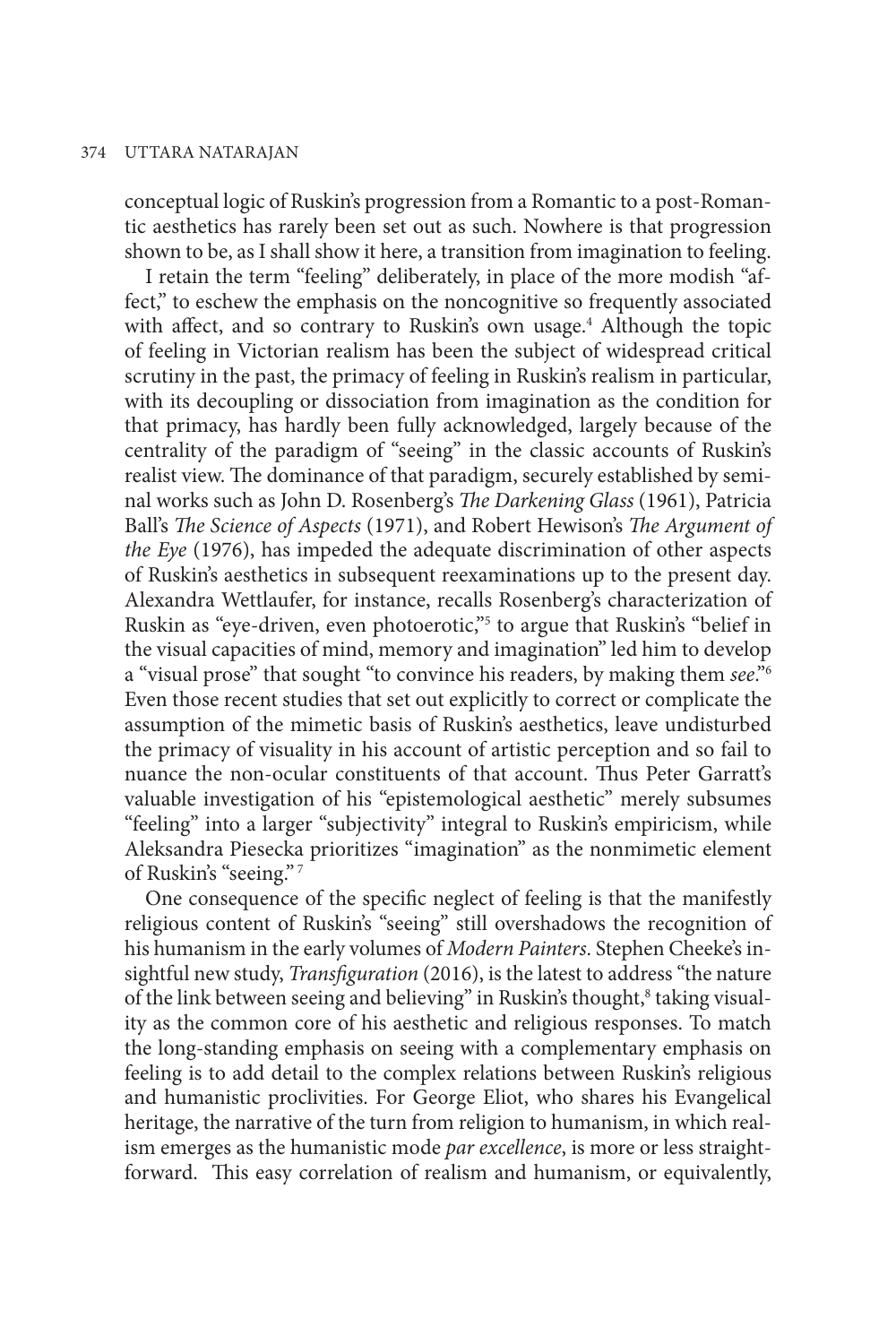the convenient antithesis of religion and humanism, is precluded in Ruskin's case. A fresh analysis, emphasizing anew a humanistic tendency present in his realism from the very start, but without detriment to its religious purport, will contribute, I believe, to a more nuanced understanding of his position with respect to the wider movement from a Romantic to a post-Romantic aesthetics (and ethics) in the first half of the nineteenth century.

As Pfau implies, the renewed recognition of a relational rather than an atomizing route from the subject of enquiry to its intellectual sources validates an attitude of enquiry that is similarly relational, in a way seldom conceded by the kind of approach where the subject, confined to the specificities of its historical moment, remains irrevocably alienated from the enquirer. In scholarship from the late twentieth century onward, the attention to context (in historical studies), or to larger systems of linguistic signification (in formal and structural analyses), has tended either to de-emphasize the content of literary texts, or, more damagingly, to expose their "bad faith": to expose, that is, as disingenuous and ideologically suspect, their avowed or attempted implementations of the particular values associated with "Romantic idealism," say, or "Victorian realism." My case for the continuing pertinence of this particular set of literary-historical categories attends to the critique of what we still call "Romanticism" (however fenced off by disclaimers), conducted by the immediate successors to the Romantic writers, in the writing most immediately influenced by theirs, and thus most insistently confronting the problematics of its own ethical origins. By tracking Ruskin's revaluation of the Romantic models that he inherits, I hope to show, not bad faith, but its opposite: an aspiration towards moral possibility, neither spurious nor disingenuous, nor wholly irrelevant to us today.

### Ideal Beginnings

That Ruskin is centrally concerned with the ideal in *Modern Painters I* (1843) is indicated at the outset, in his Preface to the first edition, where he declares his purpose to vindicate "the most exalted truth, and the highest ideal of landscape that this or any other age has ever witnessed" (3:4).9 My mapping of the negative trajectory of his idealism begins with recalling an important but neglected Romantic precursor, William Hazlitt. In his new "Preface" to the second edition of *Modern Painters I* (1844), Ruskin propounds for the first time, and to silence his detractors, a theory of the ideal, formulated in retrospect to justify the principles of criticism already asserted in the body of his text. The cardinal principle of this theory—that the ideal is constituted from the real, rather than surpassing or superseding it, as posited by Joshua Reynolds—exactly echoes the fundamental tenet of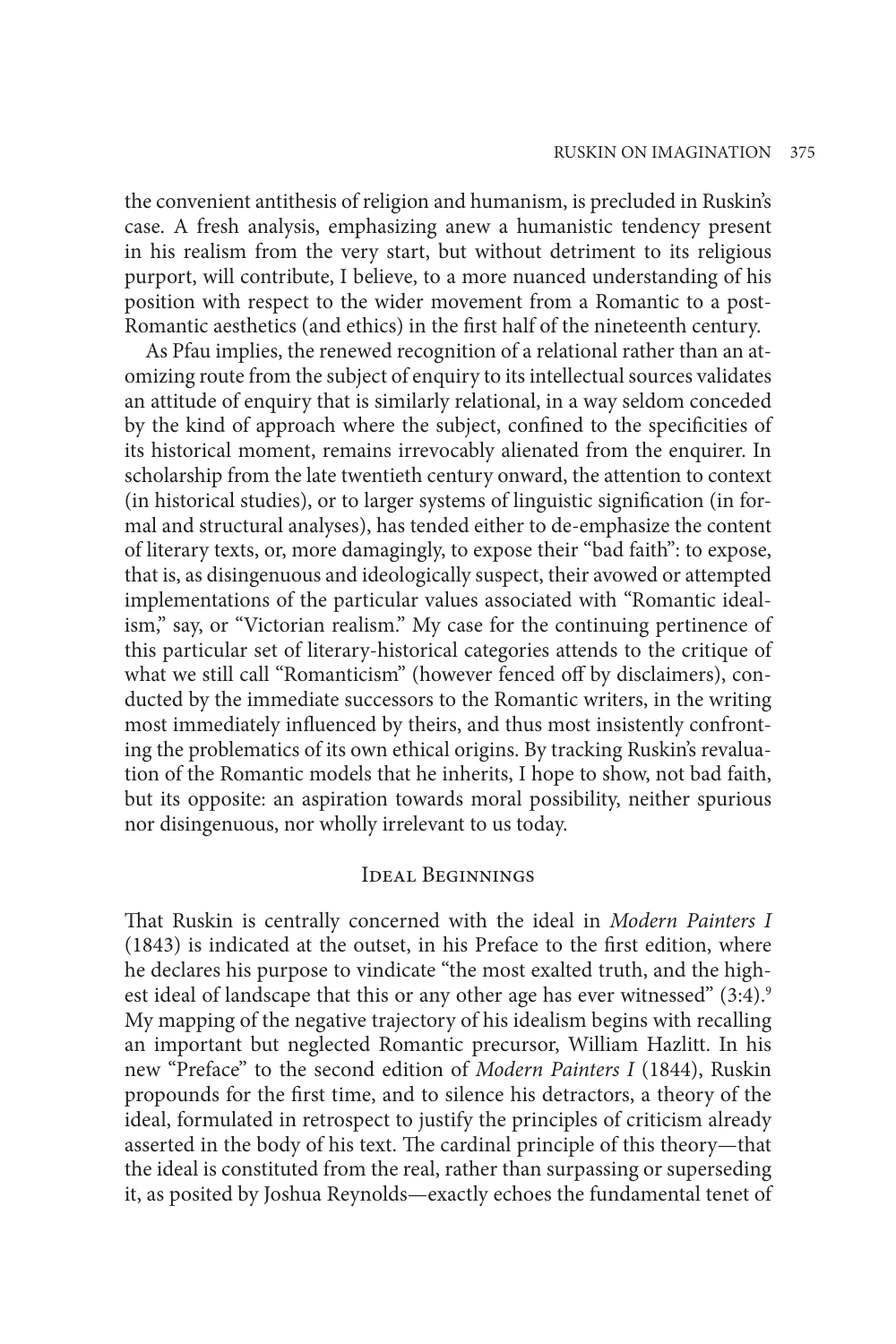Hazlitt's, explicitly developed as a counter to Reynolds's and set out in his *Encyclopaedia Britannica* article "On the Fine Arts" (1816) and his collection of essays, *Criticisms on Art* (1843), the latter published posthumously in the period between the first and second editions of *Modern Painters I*.

The full textual basis of my case for the influence of Hazlitt's theory of art on Ruskin's has already been published,<sup>10</sup> and I recur to it here merely to emphasize Ruskin's closeness, at this point, to his nearest Romantic forebear in art criticism and theory. The resemblance between the "particular form" of Hazlitt's ideal and the "specific form" of Ruskin's is notable. Hazlitt's writings on art provide Ruskin with theoretical support for a notion of the ideal that, contrary to Reynolds's, is not only compatible with, but constituted from, specific and detailed particulars. As Hazlitt puts it in the *Criticisms*, in his essay "On the Elgin Marbles," "the *ideal* is only the selecting a particular form, which expresses most completely the idea of a given character or quality."<sup>11</sup> In turn Ruskin writes in his 1844 "Preface,"

. . . the violation of specific form, the utter abandonment of all organic and individual character of object . . . is constantly held up by the unthinking critic as the foundation of the grand or historical style, and the first step to the attainment of a pure ideal. Now there is but one grand style, in the treatment of all subjects whatsoever, and that style is based on the *perfect* knowledge . . . of the specific characters of the given object, be it man, beast, or flower" (3:25)

For Ruskin, as for Hazlitt before him, the particular or factual is retained in the details of the ideal. The emphasis on detail, critical to Ruskin's thought from the outset, becomes increasingly pronounced in the course of *Modern Painters*, this growing emphasis being already the notable development from the first to the second volume. The symbiosis of particular and ideal, initially posited by Hazlitt, points the way to the mutual sustenance of a synonymous pairing, truth and beauty. Ruskin's first extended treatment of this mutuality is in the "Preface" to the second edition of *Modern Painters I*. In *Modern Painters II* (1846), the mutuality is focal.

In their introduction to *Modern Painters II*, Ruskin's magisterial editors, Cook and Wedderburn, call attention to Ruskin's "diversion from 'ideas of truth' in the first volume to 'ideas of beauty'" in the second (4:xix). Yet although such a change is perceptible in the terms of Ruskin's enquiry, it is hardly so in the content. The insistence on the particular—the criterion of "truth"—is not abated, but accentuated in the treatment of the ideal in *Modern Painters II*. Ideal beauty, here, to a greater extent than in the "Preface" to *Modern Painters I*, consists in the preservation, not the sacrifice, of individual detail. The ideal, as it is defined in the second volume has to encompass, for instance, the "misfortunes" of the wild oak, "gnarled, and leaning, and shattered, and rock-encumbered," and, in the human form, "the evidences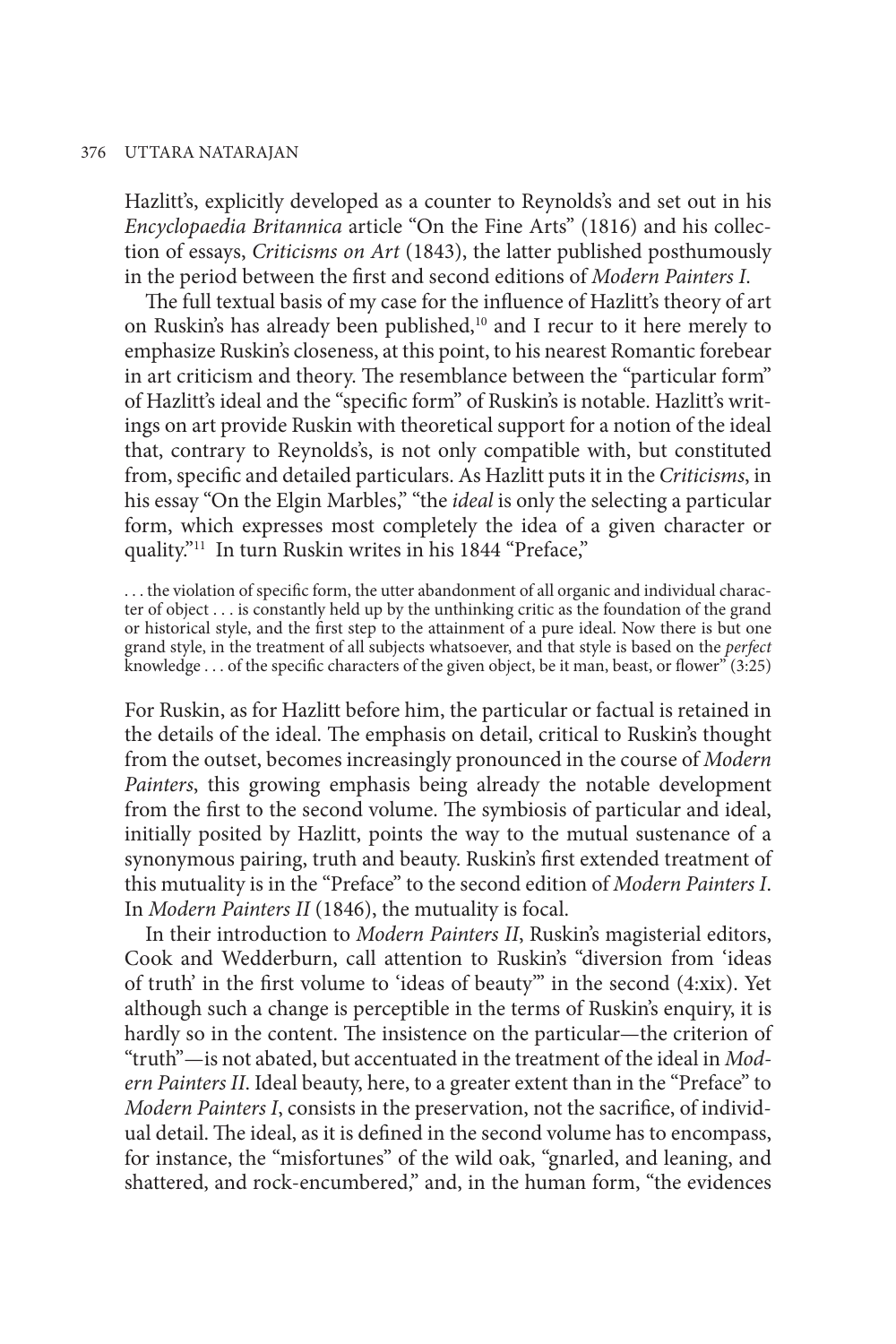of sorrow," "of past suffering," and "of past and conquered sin" (4:170, 186). The commitment shown in this development is still to "ideas of truth," not divergent, but inseparable, from "ideas of beauty."

The heightened emphasis on individual detail in *Modern Painters II* goes hand in hand with a shift in focus, from landscape to the human form. In his first assay at theorizing the ideal in the 1844 "Preface," Ruskin is already drawing on his own (and possibly Hazlitt's) observations of the Elgin marbles, applying to landscape what he learns about the idealizing of the human form.12 Inevitably, as he describes it in a letter to an Oxford friend, the Rev. H. G. Liddell (12 October 1844), "As soon as I began to throw my positions respecting the beautiful into form, I found myself necessarily thrown on the human figure for great part of my illustrations; and at last, after having held off in fear and trembling as long as I could, I saw there was no help for it, and that it must be taken up to purpose" (3:668–69). As it progresses, step by step, from "typical" to "vital" beauty, *Modern Painters II* proceeds from landscape to plant and animal life and finally to man. The human figure is the summit of Ruskin's theorizing in this volume, the increased stress on individuality and detail being part of the logic of a progression towards a more overtly humanistic end. By contrast to the lower life forms, "in investigating the signs of the ideal or perfect type of humanity, we must not presume on the singleness of that type" (4:183–84), so that the ideal form of the human being, as Ruskin presents it here, is also the most varied and realistic, with all the "signs of hard struggle and bitter pain upon it" (4:186).

This intensification of individuality is not yet, however, at the expense of ideal character. On the contrary, Ruskin stipulates a *wholeness* that is composed of multitudinous detail, such that the creativity of the artist and the truth of nature, imaginative vision and empirical fact, beauty and truth, are mutually sustaining: "details alone, and unreferred to a final purpose, are the sign of a tyro's work, . . . details perfect in unity, and contributing to a final purpose, are the sign of the production of a consummate master" (3:32). Drawing from Romantic sources—quite apart from my argument for Hazlitt, the influence of Wordsworth and Coleridge, in particular, has been long and well established13—Ruskin's theory in *Modern Painters II* contains a recognizably Romantic commitment to unity, which is also, for him, a religious commitment. "Hence," in the chapter "Of Unity, or the Type of the Divine Comprehensiveness," "the appearance of separation or isolation in anything, and of self-dependence, is an appearance of imperfection; and all appearances of connection and brotherhood are pleasant and right, both as significative of perfection in the things united, and as typical of that Unity which we attribute to God" (4:92). And again, "of that which is thus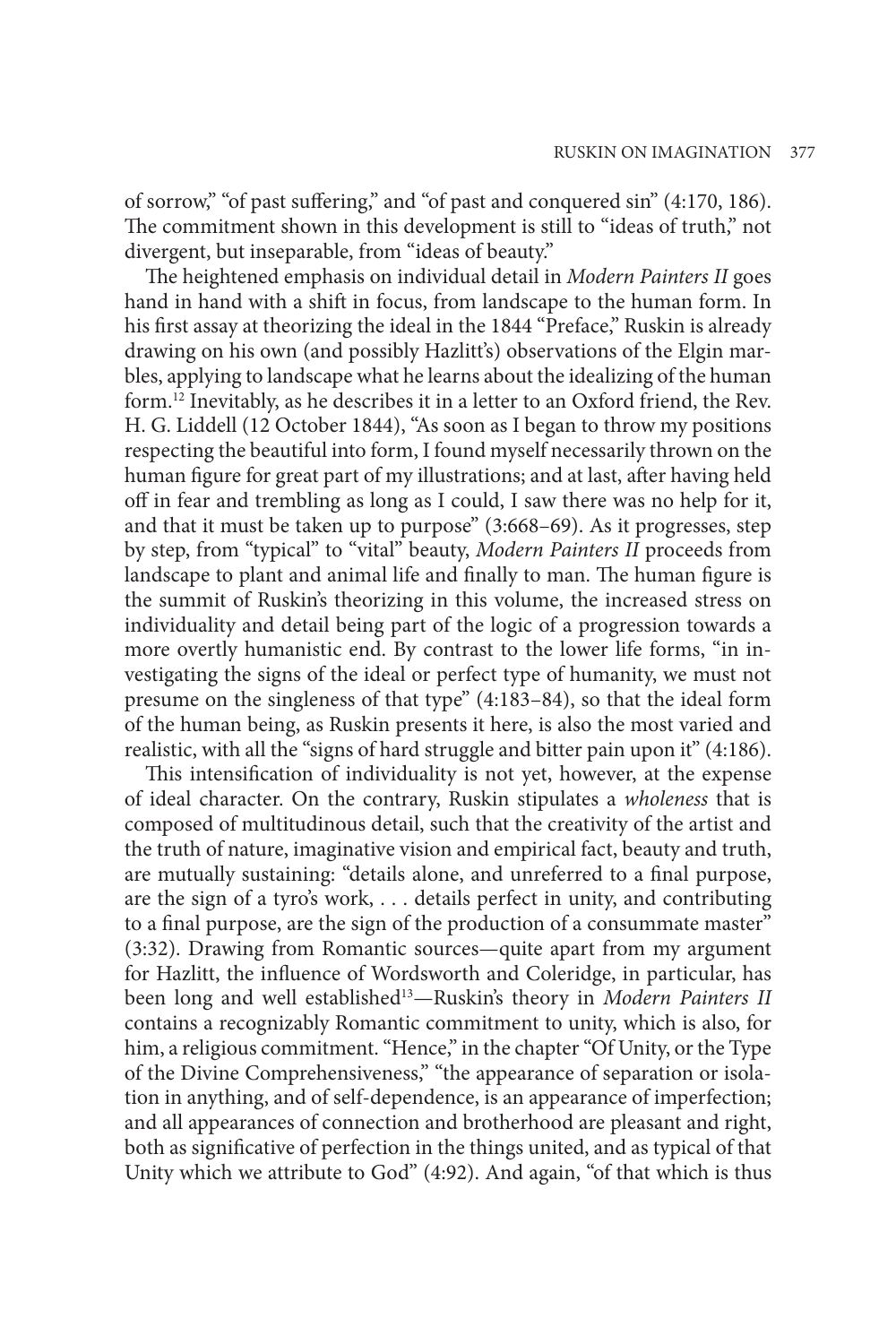necessary to the perfection of all things, all appearance, sign, type, or suggestion must be beautiful, in whatever matter it may appear" (4:94).

Even here, however, where the criterion of unity is made most explicit, religious idealism is in characteristic alliance with Ruskin's developing realism. Thus he prefers the term "comprehensiveness" to "unity," "because unity is often understood in the sense of oneness or singleness, instead of universality" (4:92); both "comprehensiveness" and "universality," retain, instead of obliterating, individuality. Furthermore, Ruskin makes variety the necessary condition of the highest form of unity, the "unity of Membership" or "Essential Unity, which is the unity of things separately imperfect into a perfect whole" (4:95). Although he is careful to clarify that variety is not in itself necessarily beautiful, but only when it composes a whole (4:96–97), nonetheless, a certain weight attaches, in this context, to the attributes of variety, separation, or distinction, as prerequisites of his highest "Essential" unity. In effect, Ruskin's version in *Modern Painters II* of the Coleridgean "unity-in-multeity" grants rather more consideration than Coleridge does to the real constituent of that ideal whole.

### Real Developments

By the time, ten years later, Ruskin publishes *Modern Painters III*, the insistence on particularity or, synonymously, the commitment to what is "real," already pronounced in the first two volumes, is entrenched. Continuing to treat the ideal, Ruskin finds that the "purist ideal," where the painter or author depicts only what is good, "produces a childish form of art," one that lacks the "harder realities" (5:104, 106). The "naturalist ideal," by contrast, "is that central and highest branch of ideal art which concerns itself simply with things as they ARE, and accepts, in all of them, alike the evil and the good" (5:111). The commitment to "reality" gains strength with long sustenance, so much so that in the symbiosis of real and ideal, hitherto unproblematic, a certain tension begins to be conspicuous.

Ruskin's affinity with his Romantic precursors is evident, for instance, in his sustained focus, carried over from *Modern Painters II*, on imagination, in his value descriptors, "great" and "noble" for art, and in his prizing of the "unity," "harmony," and "wholeness" of various works of art and literature. Poetry is "the suggestion, by the imagination, of noble grounds for the noble emotions" (5:28); equally, the "characteristic of great art is that it must . . . be produced by imaginative power" (5:63). Representing "things as they are," the associative imagination "accepting the weaknesses, faults, and wrongnesses in all things that it sees, . . . so places and harmonizes them that they form a noble whole" (5:111). In this last comment, Ruskin reflects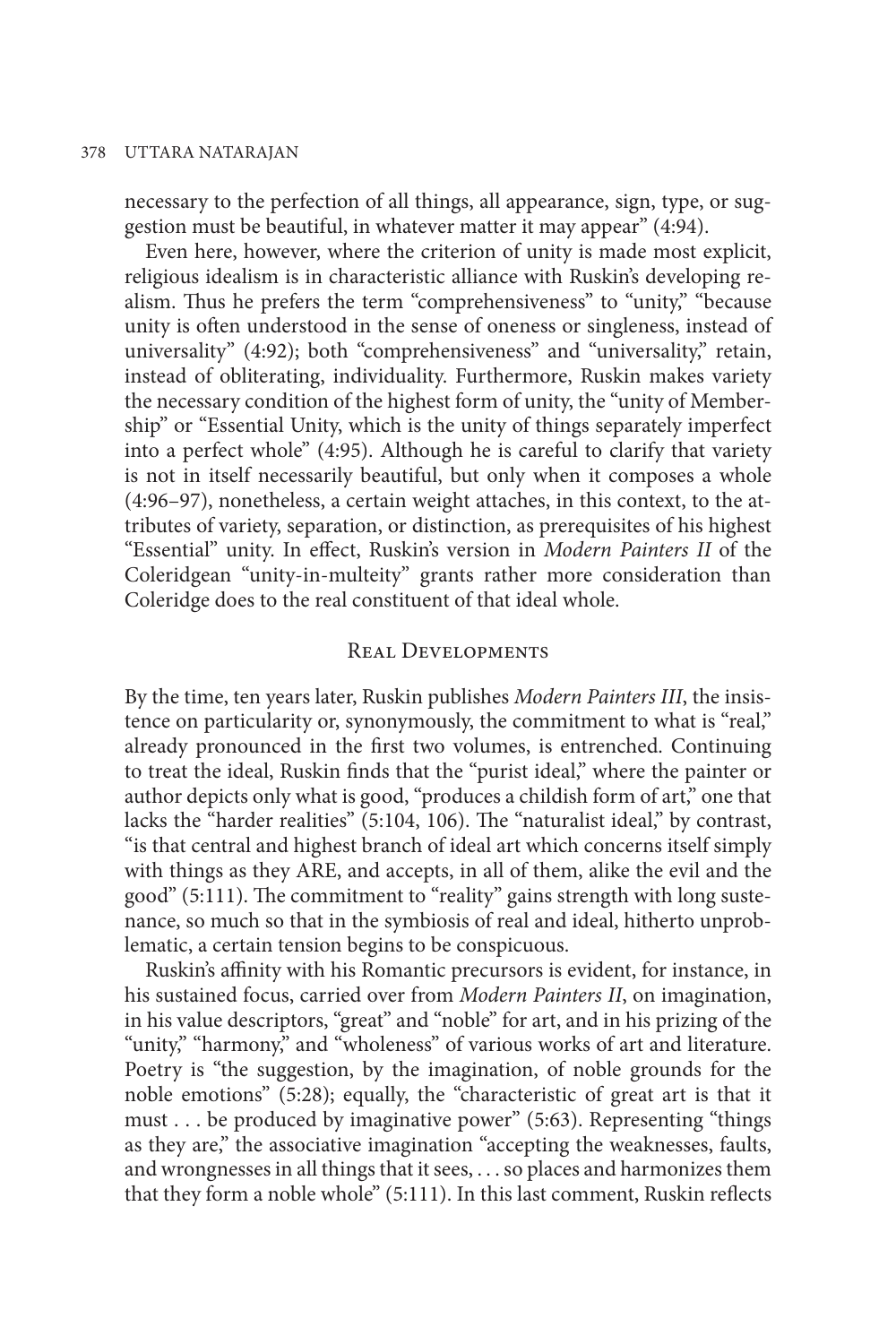the Schlegelian version of "Romanticism," as famously distinguished from Schiller's by A. O. Lovejoy in his *Essays in the History of Ideas* (1948).<sup>14</sup> Ruskin's assertion of the whole-making tendency of the associative imagination exactly corresponds to the Schlegelian position, where the ideal consists of a multitudinous reality, perceived or constituted as a unified whole.

Pulling away from this promotion of a totalizing view, however, is Ruskin's intensifying realism. Already, in *The Stones of Venice* (1851–53), a key bridge text published between the second and third volumes of *Modern Painters*, the criterion of unity, still retained, is considerably de-emphasized, as the full force of Ruskin's eloquence is turned on the defense of imperfection as the indicator both of the individuality of a work of art, and its religious and aesthetic value.15 In the critical chapter on "The Nature of Gothic," individuality (or particularity) and imperfection are inextricably linked, attesting mutually to the humanistic insight of the Christian religion: "Christianity having recognized, in small things as well as great, the individual value of every soul . . . confesses its imperfection" (10:189–90), and, more categorically, "no architecture can be truly noble which is *not* imperfect" (10:202).

The idea that execution must always fall short of conception, that the perpetual endeavour of the artist is for a perpetually unrealizable ideal, is a tenet familiar, of course, from Romantic thought. As Friedrich Schiller describes him, the modern or "sentimental" poet "is constantly dealing . . . with reality as boundary and with his idea as the infinite."<sup>16</sup> An English version of the same idea may be found, among a variety of more canonical Romantic texts, in Hazlitt's essay, "The Indian Jugglers" (Shelley's *Defence of Poetry* is a better-known example), where the essayist both lauds and rues the necessary imperfection of an art, here, essay writing, that remains infinitely perfectible in comparison with the achievable, if limited, perfection of the jugglers' skill.17 Like Schiller, Hazlitt celebrates the loftiness of the aim, even as he remains dissatisfied with the execution, recognizing in both the condition of humanity. Crucially, however, Ruskin departs from his Romantic forebears in his delight in such imperfection.<sup>18</sup> Imperfection is the attribute of beauty, attesting to the larger vision of the artist, certainly, but also grounded in the very condition of human life, which is transitory, incapable of the stasis of perfection:

. . . imperfection is in some sort essential to all that we know of life. It is the sign of life in a mortal body, that is to say, of a state of progress and change. Nothing that lives is, or can be, rigidly perfect; part of it is decaying, part nascent. . . . to banish imperfection is to destroy expression, to check exertion, to paralyse vitality. All things are literally better, lovelier, and more beloved for the[ir] imperfections . . .

. . . neither architecture nor any other noble work of man can be good unless it be imperfect  $\ldots$  (10:203–4)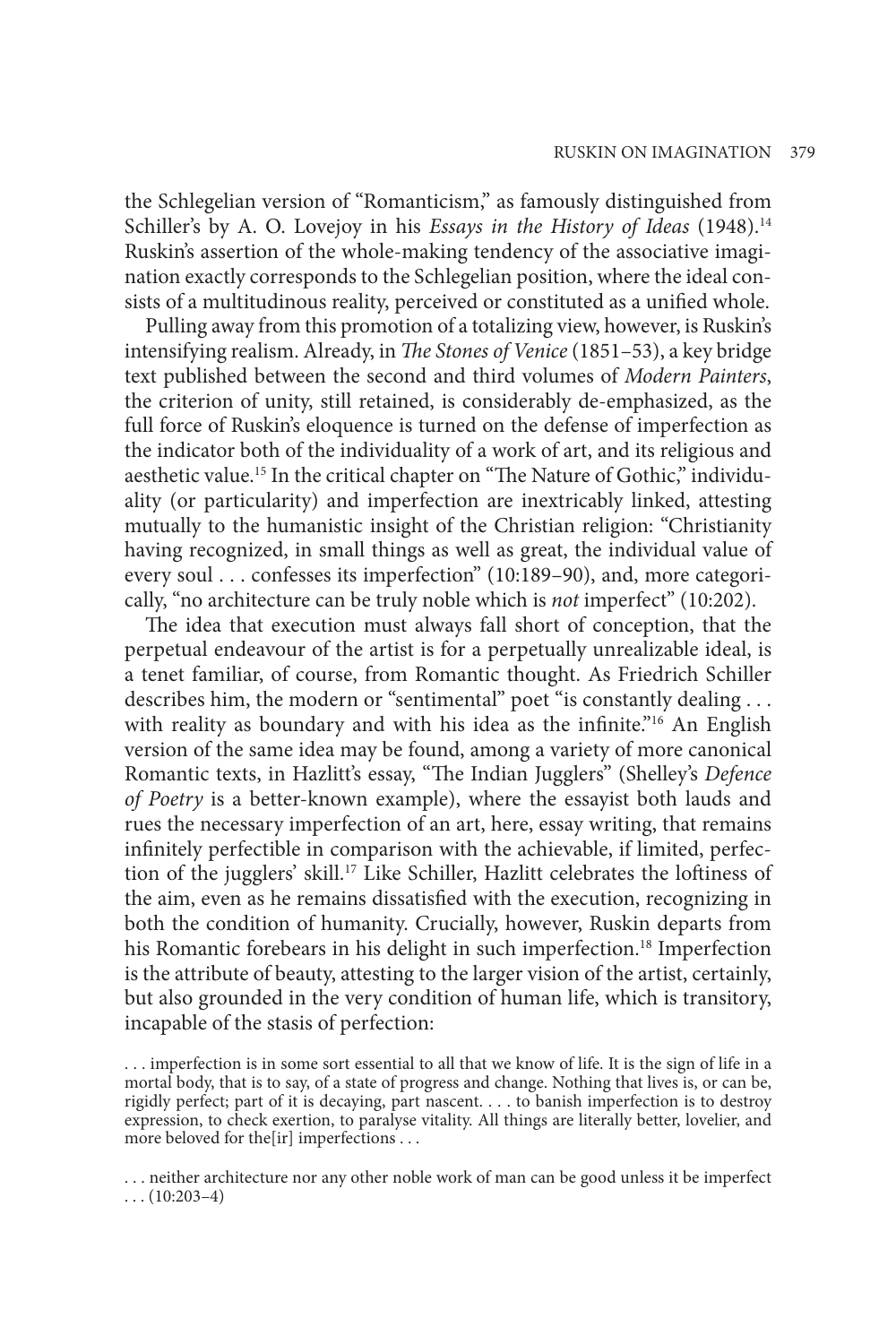The contrast with the demand for perfection in *Modern Painters II* is pronounced. Ruskin's praise of imperfection in *The Stones of Venice*, although here still compatible with idealization, potentially undermines it. If the commitment to—or at least the wish for—magnitude in the artist's vision might be called Romantic or idealistic, then the emphasis on, and more importantly, celebration of, the artist's limitation is recognizably realist. The distinction may be no more than a nuance, but it is a critical one. The pleasure in the actual, because it expresses the reality of human life, instead of dissatisfaction with its failure to express the ideal, is another ground on which Ruskin's realism and humanism coincide, gradually deviating, in so doing, from Romantic idealization.

In *Modern Painters III*, these fissures between real and ideal in Ruskin's thought have become nearly unbridgeable. The declaration that "the painter who has a natural disposition to dwell on the highest thoughts of which humanity is capable" is of a higher order than "he who represents the passions and events of ordinary life" (5:48), although not negated, is destabilized by the warning that "the habit of disdaining ordinary truth, . . . gradually infects the mind . . . the pursuer of idealism will pass his days in false and useless thoughts" (5:100). In *Modern Painters II*, the "ism" that Ruskin had expressly disdained was "realism";<sup>19</sup> now, it is "idealism" that has the pejorative ring. His growing concern with the ordinary carries with it a criterion of practical use and a regard for the matter-of-fact that tend against the easy conformity of real and ideal: "the man of true invention, power, and sense will . . . set himself to consider whether the rocks in the river could have their points knocked off, or the boats upon it be made with stronger bottoms" (5:100); the great artist is "He who habituates himself, in his daily life, to seek for the stern facts in whatever he hears and sees" (5:124).

The attachment to fact in turn underwrites Ruskin's tenet of distinctness in art, a tenet directly antithetical to that of obscurity, so frequently the quality of the Romantic sublime: "in general all *great* drawing is *distinct* drawing; for truths which are rendered indistinctly might, for the most part, as well not be rendered at all" (5:60), and again, "generally speaking, all haste, slurring, obscurity, indecision, are signs of low art, and all calmness, distinctness, luminousness, and positiveness, of high art"  $(5:61)$ <sup>20</sup> Indeed, "distinct drawing" sums up not only Ruskin's prescription for art, but his own expository practice, which throughout is taxonomical, presenting categories, subcategories, and subsubcategories in a complex classification of humanity and the forms of art. That is, Ruskin's prose—like Hazlitt's, his own artistic medium—aspires to just that clarity and discriminated detail that it praises in art. $21$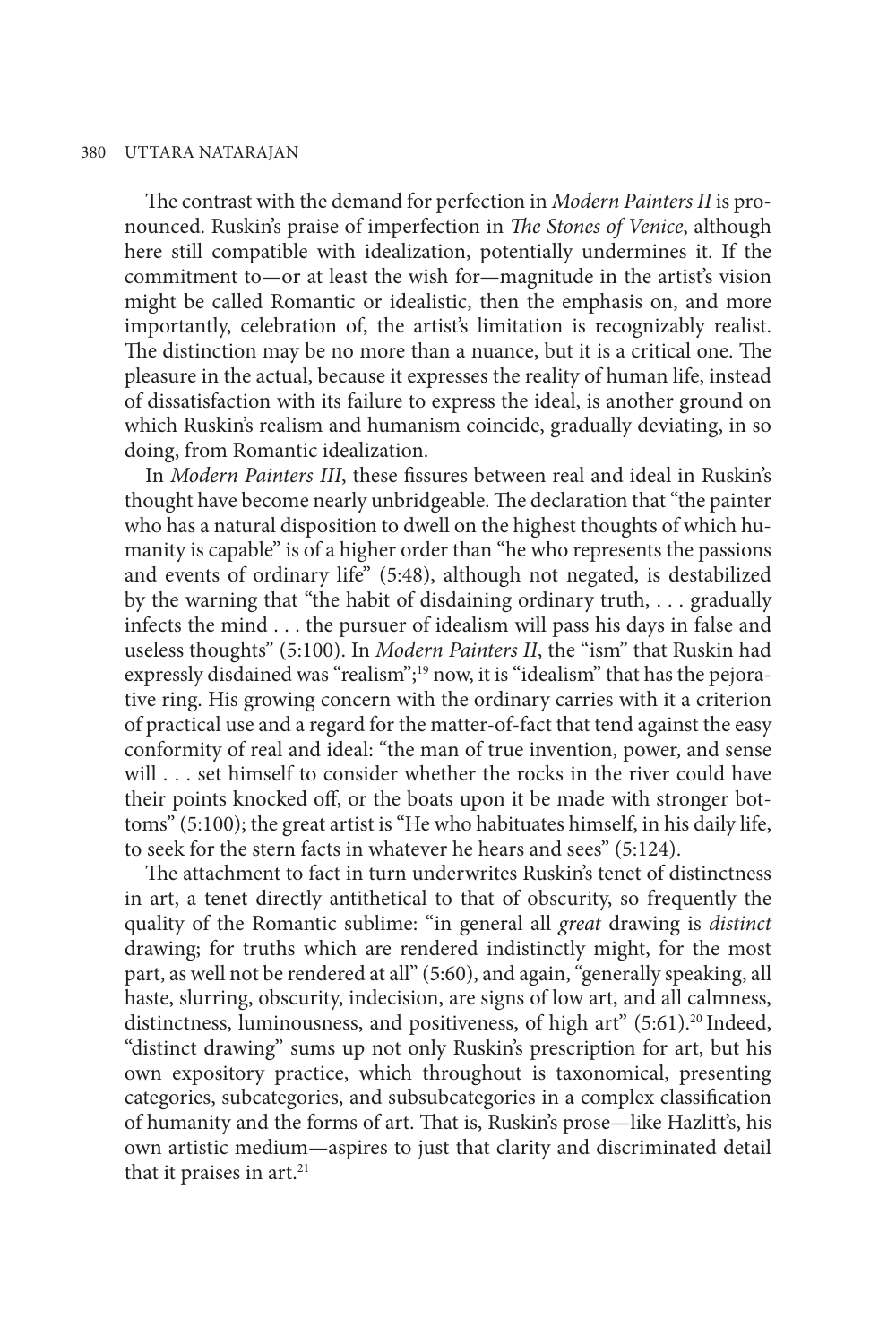### Absolute Alterity

By tracking the growing importance of detail in Ruskin's aesthetics, we elicit a logic of progression, from the theory of the ideal in the first two volumes of *Modern Painters* to the formulation of pathetic fallacy in the third. Developed into a criterion of distinctness, the attention to detail, itself in nowise at odds with an idealistic vision, drives Ruskin's great critique of characteristically Romantic modes of thought and expression in the famous chapter, "Of the Pathetic Fallacy." Retaining, in *Modern Painters III*, an emphasis on unity as a criterion for art, Ruskin nonetheless makes the unifying tendency of the artist open to check or critique.

In *Modern Painters II*, where the commitment to imagination is still largely unquestioning, Ruskin's treatment of it is correspondingly idealistic in its tenor. The criterion of unity and the exaltation of imagination go hand in hand. The associative imagination is "the grandest mechanical power that the human intelligence possesses" (4:234) because it produces the highest form of unity, the "Unity of Membership (the essential characteristic of greatness)" (4:236). In the chapter "Of Unity," again, "all appearances of connection and brotherhood are pleasant and right," "in whatever matter" they may appear (4:92, 94). But in the exposition of pathetic fallacy in *Modern Painters III*, although all such "appearances" are still "pleasant," some at least are not "right." Ruskin's target is this untruth. Setting its beauty aside, he deems it categorically a fault. Without sacrificing wholeness in his theory of art, he precludes the sacrifice of the part to the whole; without abating the insistence on unity as a quality of the artistic work, he imposes certain important restrictions on the artist's license to unify.

In *Modern Painters III*, imagination remains most "Romantic," that is, permissibly lofty, unifying, and independent of the factual or material reality, when it expresses religious or extrahuman truths; when its subject is human or secular, Ruskin's attitude to it is most realistic and critical. Thus imagination is given its freest rein in the treatment of the "grotesque ideal": " . . . grotesque idealism has been the element through which the most appalling and eventful truth has been wisely conveyed . . . No element of imagination has a wider range, a more magnificent use, or so colossal a grasp of sacred truth" (5:134). The exaltation of the imagination by asserting its grasp of, or participation in, religious truth, is among the strongest indications of Coleridge's legacy in Ruskin's view of imagination. Ruskin's preference for the medieval griffin to the classical, for instance, because the first shows, by means of imagination, "the unity of the human and divine natures" (5:147), closely resembles Coleridge's view, reiterated throughout his writings, of exactly such a unity, elicited by imagination.<sup>22</sup> But even—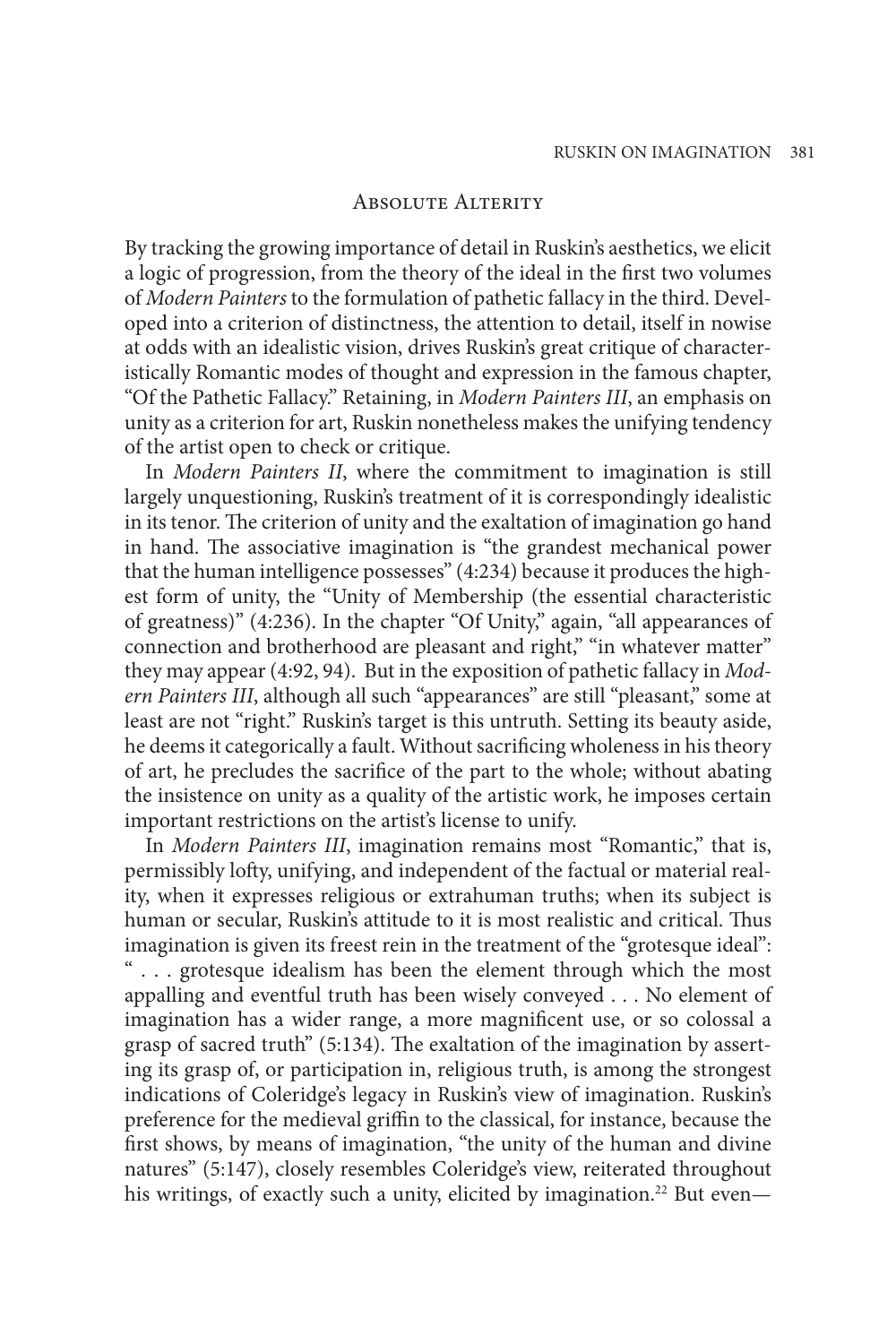and indeed, all the more—in the treatment of religious subjects, Ruskin, unlike Coleridge, remains watchfully aware of the imagination's falsity, so much so that the "religious ideal" is usually a false ideal and "on the whole," "religious art [has] never been of any service to mankind" (5:85). Emptied of reality, that is, the ideal creations of the imagination become emptied, too, of human value.

Such departures from reality—the imagination's falsehoods—are found to spring from its tendency to project the self on to its object. In the chapter "Of the Pathetic Fallacy," Ruskin proclaims his resistance to the unifying and totalizing habit of the Romantic poets ("the second order of poets," as he classes them), a habit that produces an elision of the distinction between self and world.

…when Dante describes the spirits falling from the bank of Acheron "as dead leaves flutter from a bough," he gives the most perfect image possible of their utter lightness, feebleness, passiveness, and scattering agony of despair, without, however, for an instant losing his own clear perception that *these* are souls, and those are leaves; he makes no confusion of one with the other. But when Coleridge speaks of

The one red leaf, the last of its clan,

That dances as often as dance it can,

he has a morbid, that is to say, a so-far false, idea about the leaf: he fancies a life in it, and a will, which there are not; confuses its powerlessness with choice, its fading death with merriment, and the wind that shakes it with music. (5:206–7)

Ruskin sets Dante's ability to maintain the distinction between object and self against Coleridge's tendency to unify. This preservation of distinction is also a preservation of detail, a commitment to the mundane particularity of the part that precludes its submergence in the whole that is conceived by the encompassing self. The attention to detail is moral, because it checks egotism, such a check being fundamental to any realist project. In his explication of the pathetic fallacy, then, we find Ruskin's version of realism, premised on an alterity that is absolute and unalterable:

So, then, we have the three ranks: the man who perceives rightly, because he does not feel, and to whom the primrose is very accurately the primrose, because he does not love it. Then, secondly, the man who perceives wrongly, because he feels, and to whom the primrose is anything else than a primrose: a star, or a sun, or a fairy's shield, or a forsaken maiden. And then, lastly, there is the man who perceives rightly in spite of his feelings, and to whom the primrose is for ever nothing else than itself—a little flower, apprehended in the very plain and leafy fact of it, whatever and how many soever the associations and passions may be, that crowd around it. (5:209)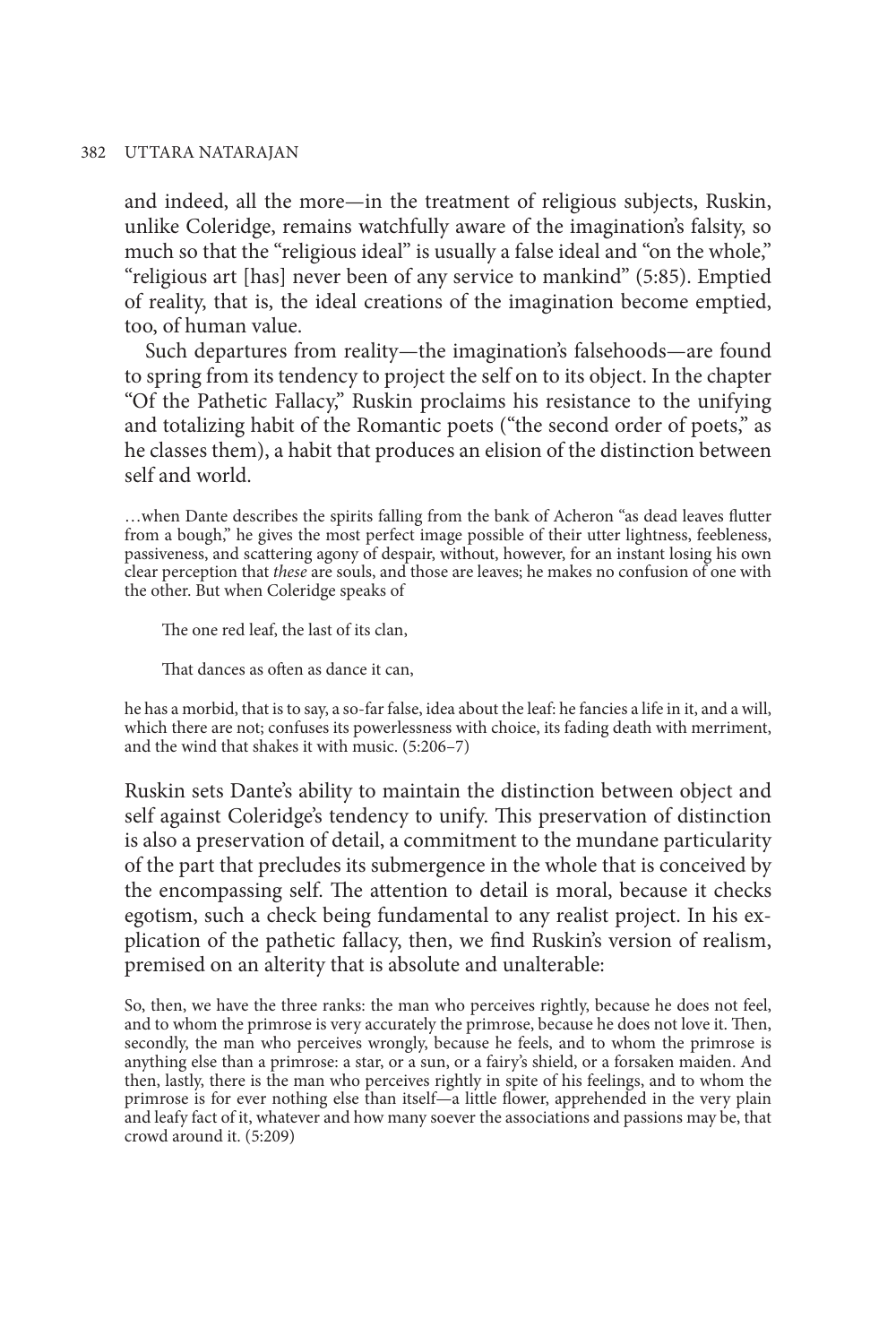Ruskin's realism ("perceiving rightly") is contained in this last combination, of feeling and detail. The feeling preservation of detail attests to the control or containment of the self: the self at work within an enabling limitation, enabling, that is, of moral agency. The implication here is not only that feeling is contained, but also that only in so being, does it become outwardly directed; directed, that is, towards an other.

Thus the emphasis on particularity or detail in Ruskin's theory of the ideal becomes, in his critique of the pathetic fallacy, a demand for the separation of the self from the object of its perception, a separation enabled only by the scrupulous self-control that recognizes absolutely the condition of otherness. Such a separation promotes a relation between self and other, without the absorption of the second in the first. Crucially, then, for Ruskin, the aesthetic quality of unity in the artist's creation, often required or celebrated in *Modern Painters III*, has to be relational rather than selfcentered. His most famous literary concept has its origins, as we have seen, in a version of the ideal, constituted of detailed particulars, present in his aesthetics very nearly from the outset. In the first two volumes of *Modern Painters*, the role of the unifying imagination in constructing that ideal is critical. As Ruskin's critique of imagination develops from *Modern Painters III* onwards, so too does his critique of its ideal constructions. Above the totalizing view of imagination, one that brings about the unity of self and world, or self and other, he sets the relational view, where self and other remain separate, but connected. The amalgam of feeling and detail, whose premise is an outward-looking self, allows for the retention of subjectivity within the mimetic or referential view of art so frequently expressed by him and otherwise nearly impossible to explain away.<sup>23</sup>

As Ruskin explains it, pathetic fallacy—the self-centered rather than relational view—pertains specifically to our perceptions of nature or landscape, but insofar as it shows the self's view of an other, its ethical implications extend not only to the natural world, but also to the social world, the world of other human beings. To Ruskin's Romantic forebears, the unity produced by the artist is moral, in that it effects a relation between mind and nature, self and world; this relation is also called, by the Romantics, "sympathy" (although our modern usage might put it closer to "empathy"). For the realist, such a unity, produced from and by the imagining self, is no more than egotistical, always absorbing the world or "other" into the self. Thus Ruskin rejects the imagining of other as self, upholding, instead, the recognition of alterity, of other *as* other. His combination of feeling with detail circumvents the traps of "subjective" and "objective"—the terms against which he registers so strong a protest at the opening of the chapter—to satisfy his criterion of "truth."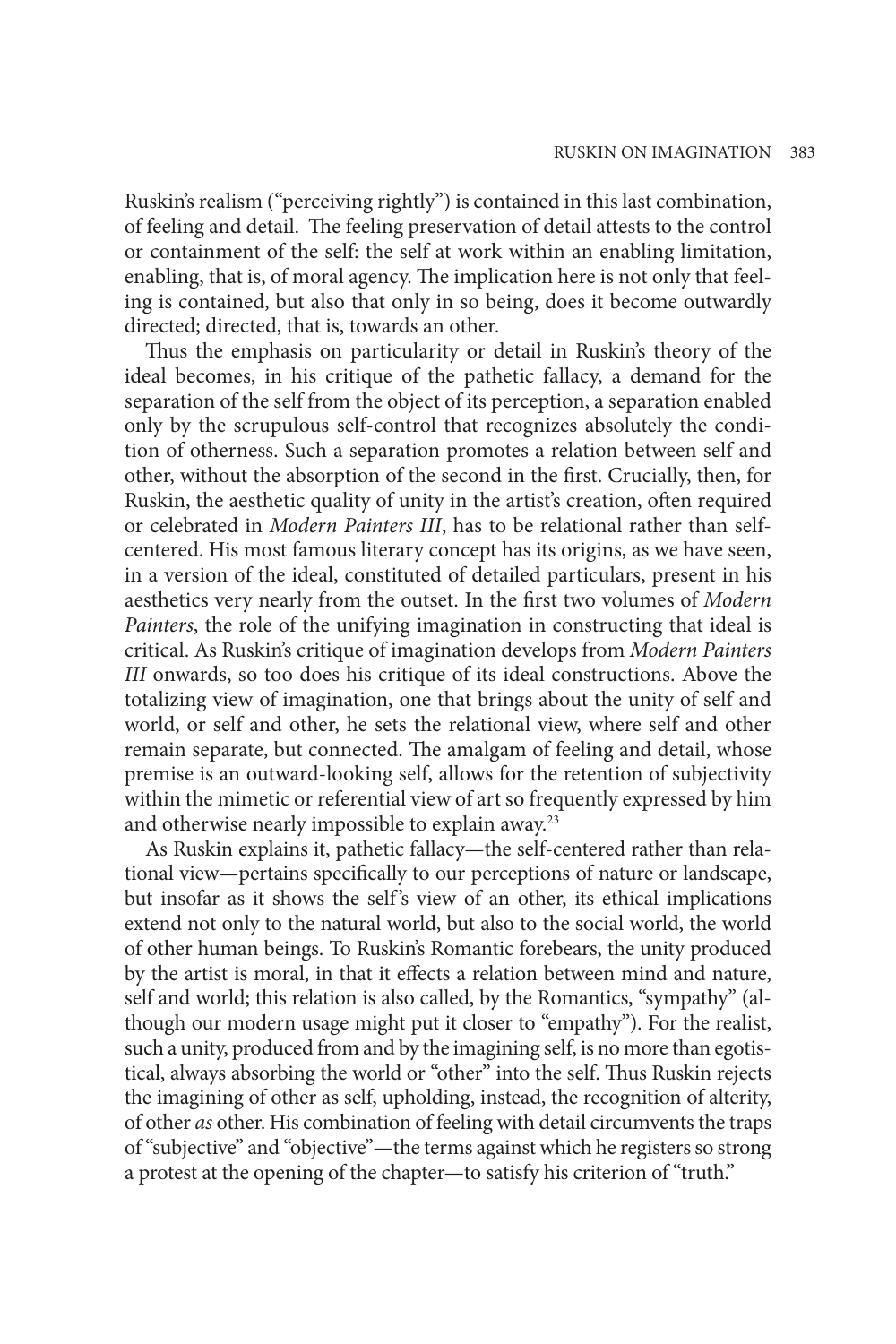To the widespread recognition that Ruskin's formulation of the pathetic fallacy represents an anti-Romantic turn, $24$  we might add, at this juncture, a useful comparison. The perception that he indicts as "pathetic fallacy," using Coleridge as his example, is not only a characteristic aspect of Romantic practice, it is also expressly upheld as a value in the judgment of literature by Hazlitt, Ruskin's forebear in criticism. In the opening lecture, "On Poetry in General," of his *Lectures on the English Poets* (1818), a work listed in Dearden's catalogue of Ruskin's library,<sup>25</sup> Hazlitt draws on Shakespeare to illustrate exactly the tendency that Ruskin was to deplore a generation later: the tendency of the imagination, under the influence of passion, to spill out of itself and absorb the world around it. What Ruskin censures, Hazlitt praises: "when he [Lear] exclaims in the mad scene, "The little dogs and all, Tray, Blanche, and Sweetheart, see, they bark at me!" it is passion lending occasion to imagination to make every creature in league against him."<sup>26</sup> Again, in a later essay in *The Plain Speaker* (1826), Hazlitt returns to this "over-weening importunity of the imagination,"<sup>27</sup> making it the particular mark of Shakespeare's genius that he so finely and copiously illustrates such importunity:

So when Othello swears "By yon *marble* heaven," the epithet is suggested by the hardness of his heart from the sense of injury; the texture of the outward object is borrowed from that of the thoughts; and that noble simile, "Like the Propontic," &c. seems only an echo of the sounding tide of passion, and to roll from the same source, the heart.

("Sir Walter Scott, Racine, and Shakespear")28

The contrast with Ruskin is marked. Comparing "[t]he Jessy of Shenstone, and the Ellen of Wordsworth," Ruskin finds that the first, prone to pathetic fallacy, is a weaker character than the second, going on to conclude that "the pathetic fallacy is powerful only so far as it is pathetic, feeble so far as it is fallacious" (5:218–20). But to Hazlitt, whose examples, Lear and Othello, are, unlike Ruskin's, forcefully masculine, this kind of egotistical assertion attests unequivocally to the strength of imagination, with no trace or suggestion of feebleness, and it is stamped with authenticity, not falsehood. In the difference between the two configurations, Hazlitt's and Ruskin's, of the relations between egotism, truth, and imaginative power, we find further confirmation of the nature and extent of Ruskin's move away from his Romantic antecedents.

### Empowering Limits

In *Modern Painters II*, truth is the characteristic of imagination. Thus in the chapter on the associative imagination, "imagination never deigns to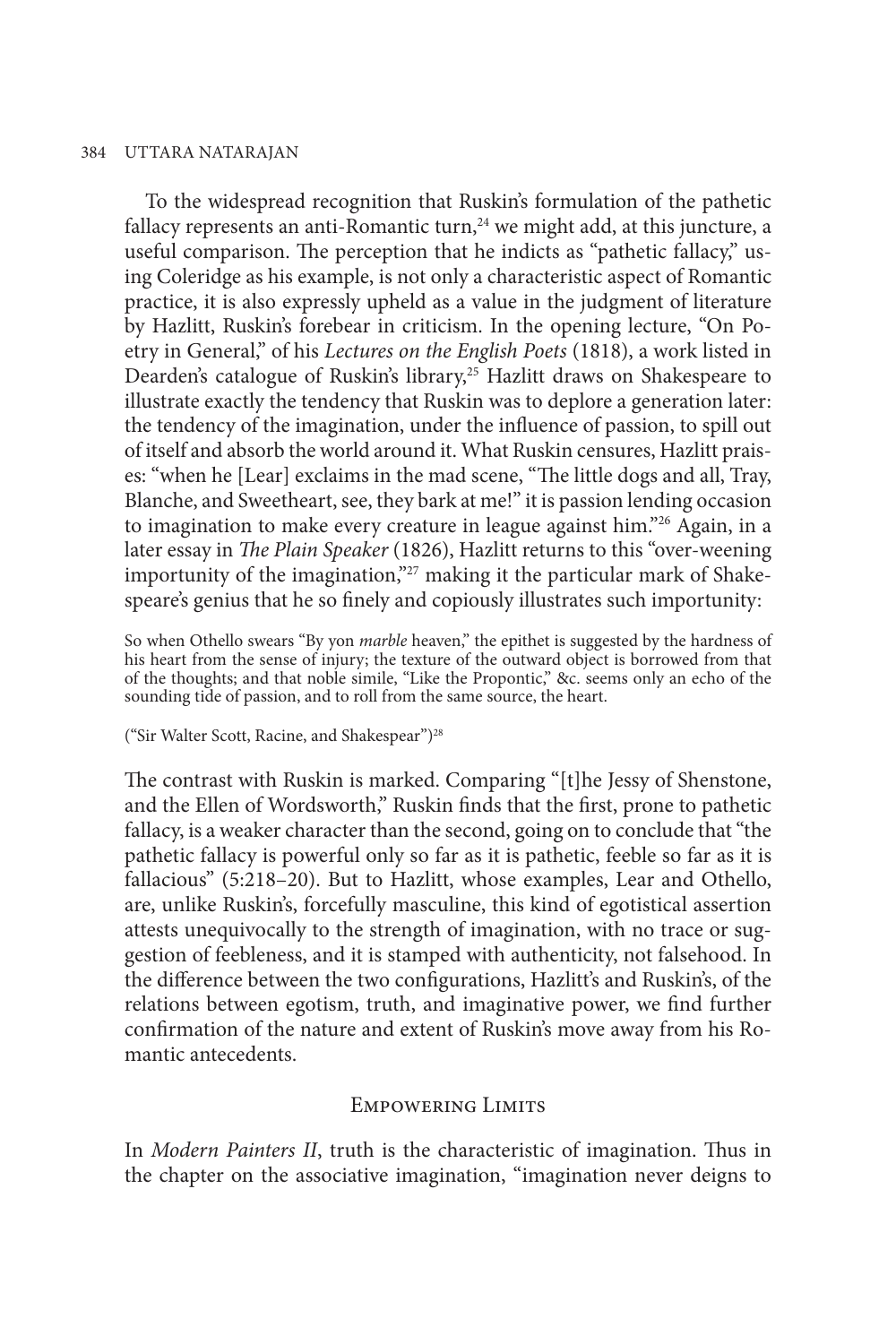touch anything but truth; . . . where there is appearance of falsehood, the imagination has had no hand" (4:247), and in the following chapter, on "imagination penetrative," again, the imagination is the faculty "the base of whose authority and being is its perpetual thirst for truth and purpose to be true. It has no food, no delight, no care, no perception, except of truth" (4:284–85). Indeed the whole section on imagination ends on this note: "the essence of the faculty . . . we have found in its three functions, Associative of Truth, Penetrative of Truth, and Contemplative of Truth; and having no dealings nor relations with any kind of falsity" (4:313).

By contrast, Ruskin's point of departure in *Modern Painters III* is the imagination's tendency to falsehood, his critical effort directed towards distinguishing its use from its abuse, its healthy from its diseased operation. The dominant topic of his first five chapters is, in his own words, "the principal modes in which the imagination works for evil" (5:102). Occasionally reverting to his earlier, more reverential stance—"in all that the imagination does; if anything be wrong it is not the imagination's fault, but some inferior faculty's" (5:145)—Ruskin still stipulates that "the imagination hardly ever works in this intense way, unencumbered by inferior faculties" (5:147). Critics and biographers have plausibly linked this ambivalence to Ruskin's growing involvement in practical projects for social reform, including the Working Men's College at Oxford.<sup>29</sup> The diseased or fallacy-prone imagination, as he explains in his analysis of the false ideal, is self-centered, solipsistic and dangerously antisocial (5:99-101).<sup>30</sup>

If "truth" is the single overriding value to which Ruskin adheres across *Modern Painters*, then so far as it is divested of truth, the imagination is divested of value. Ruskin's growing ambivalence towards imagination is matched by his greater recourse to feeling as the test of truth. In *Modern Painters II*, feeling and imagination are inseparable—the feelingless part . . . is Fancy's,  $\dots$  the sentient part  $\dots$  is Imagination's (4. 293)—at the same time, imagination is Ruskin's primary focus, and the more weighted with value in his analysis. At this stage, his fundamental distinction in judging art and artists is between the absence and presence of imagination, where in *Modern Painters III*, he begins by first of all separating the feeling from the unfeeling perception, poets from those who are not poets at all. Although the synonymity of imagination and feeling might still be argued from this later classification (so that "feeling" and "unfeeling" might be said to equate to "imaginative" and "unimaginative"), they pull apart in *Modern Painters III* because they are not identically invested with "truth."

In Ruskin's formulation of the pathetic fallacy, the basis of fallacy could, at first glance, be located squarely in the "feelings" to which he refers: "All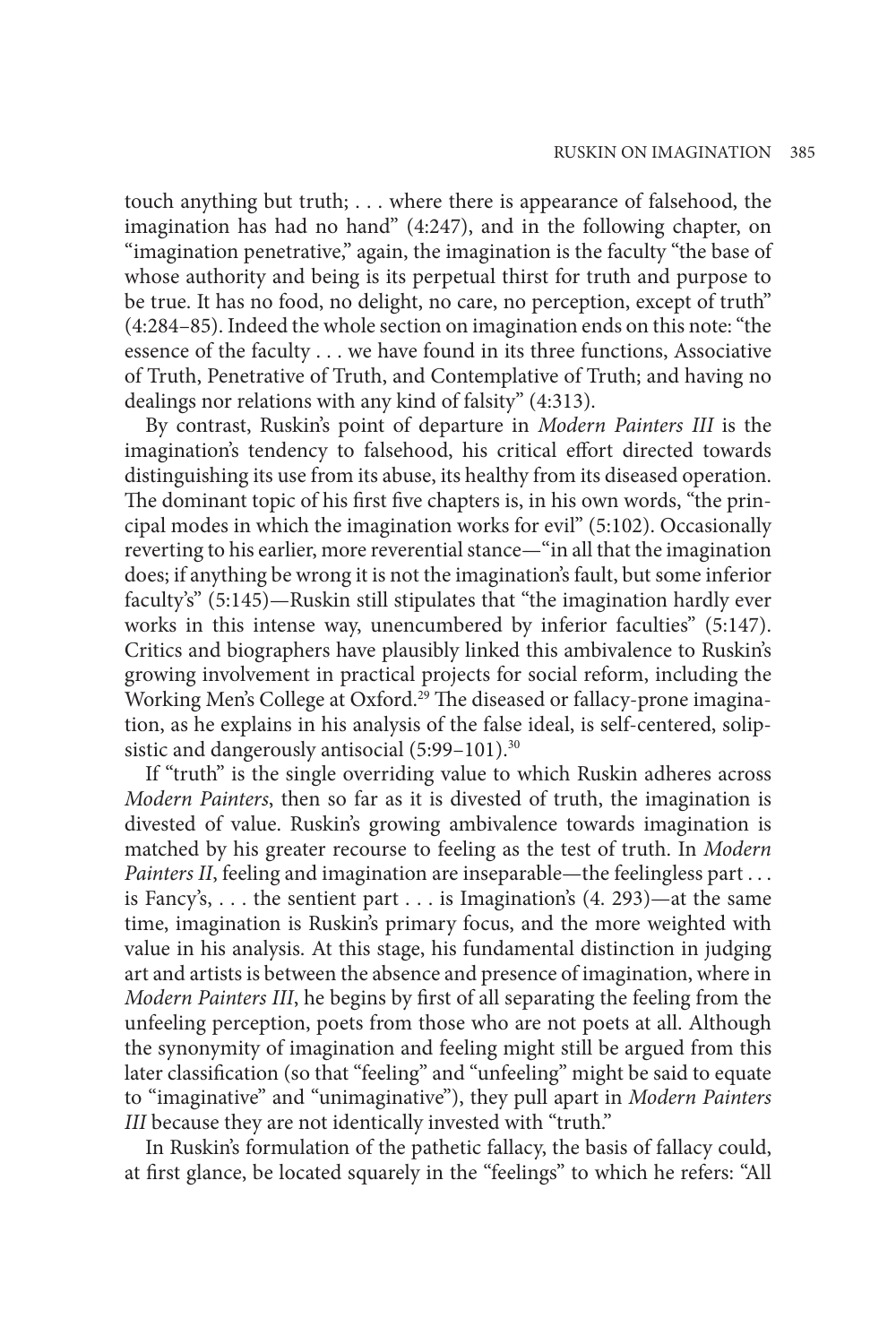violent feelings have the same effect. They produce in us a falseness in all our impression of external things which I would generally characterize as the 'pathetic fallacy'" (5:205). But as he goes on to make clear, these "feelings" are themselves true; it is the imagination that they stimulate which is false. "Truth" necessarily belongs, then, not to imagination, but to "feeling." The epithet "pathetic" in "pathetic fallacy" acknowledges the truth of feeling that is discernible even where imagination is false. "So far as we see that the *feeling* is true, we pardon, or are even pleased by, the confessed fallacy of sight which it induces"  $(5:210).$ <sup>31</sup> True feeling produces a false imagination, a "fallacy of sight"; that truth might be still upheld as a value, where the falsehood may not.

In *Modern Painters II*, truth of feeling had been part of the (necessary and given) truth of imagination. But in the chapter "Of the Pathetic Fallacy" in *Modern Painters III*, although it might still be maintained that "all true and deep emotion is imaginative" (4:287), this emotional truth does not imply imaginative truth. The impulse of the emotionally charged imagination, unless checked, is to fallacy rather than truth. Militating against the confidence of Ruskin's declaration, in his discussion of the penetrative imagination in *Modern Painters II*, that "all egotism, and selfish care, or regard are, in proportion to their constancy, destructive of imagination" (4:287), the pathetic fallacy attests that the imagination, under the influence of intense emotion, turns egotistical, collapsing the distinction between self and world or other. As a result, throughout Ruskin's explication of the pathetic fallacy, imagination very nearly disappears, replaced by "feeling" as the determining criterion of "greatness":

For, be it clearly and constantly remembered, that the greatness of a poet depends upon the two faculties, acuteness of feeling, and command of it. A poet is great, first in proportion to the strength of his passion, and then, that strength being granted, in proportion to his government of it; there being, however, always a point beyond which inhuman and monstrous if he pushed this government, and therefore, a point at which all feverish and wild fancy becomes just and true. (5:215)

Ruskin's proviso, whereby emotional intensity permissibly circumvents self-government so as to transform "feverish" fancy into truth, all the more makes the point about the primacy of feeling over imagination in his celebrated formulation.

Ruskin's decoupling of imagination and feeling has passed without notice in the numerous critical analyses of the pathetic fallacy, and indeed of *Modern Painters* more generally, from the earliest to the most up to date. Consequently, the relational and outwardly directed propensity of feeling has been entirely neglected. In George Landow's magisterial study, for instance,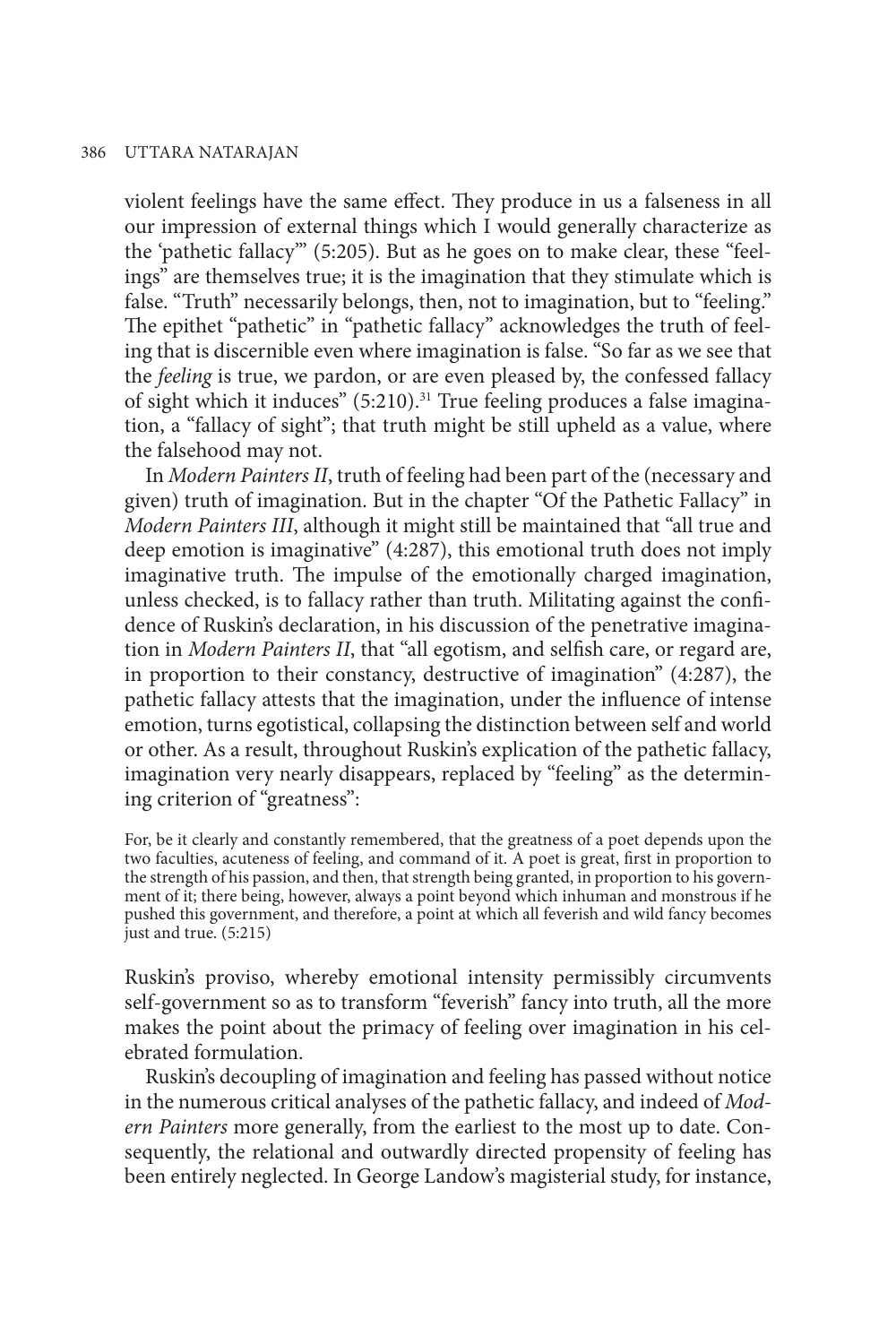"pathetic fallacy . . . is a matter of emotional distortion and projection" and "feeling [is] the province of imagination."<sup>32</sup> Conflated with imagination, Ruskin's feeling becomes too thoroughly identified with egotism. In Robert Hewison's analysis of the pathetic fallacy, again, "the egoistical feelings of one's own mind, . . . seek to impose themselves on everything around them,"33 and a similar conflation of imagination and feeling is manifest in Elizabeth Helsinger's contention that "Ruskin attacks the self-projecting heart."<sup>34</sup> Even Peter Garratt, rightly asserting in his important recent study that for Ruskin, "Truth . . . cannot be sought in isolation from thought and feeling,"35 conflates thought, imagination, emotion, and sense experience in the single category of selfhood or subjectivity. To Garratt, whose analysis, based on *Modern Painters I* and *II*, nonetheless assumes an unvarying stance across all five volumes of Ruskin's opus, this stance—that subjectivity is fundamental to artistic perception—has to be elicited against the grain of an aesthetic program that more overtly argues for self-concealment. But if we nuance the sequential progression from one volume to the next, especially across the decade that separates the first two from the third, as a development or transition in the course of which imagination becomes gradually detached from feeling, we might better integrate the commitment to a self-conditioned "truth" with the strong controls, both limiting and enabling, under which Ruskin insists the artistic self must operate.

Limits and limitation are at the heart of Ruskin's humanistic view. In *Modern Painters II*, where moderation or "self-restrained liberty" is that attribute of beauty that is "the girdle and safeguard of all the rest" (4:138, 139), the language of limitation is still compatible with the demand for perfection. In *The Stones of Venice*, as I have shown, perfection is set aside and the imperfection of a work of art celebrated, because it is an expression of human limitation. In the critique of pathetic fallacy in *Modern Painters III*, the self, recognizing its limits, becomes, through that recognition, a moral agent, able to direct its feelings outward so as to overcome imaginative distortion.

In this respect, George Landow's use of the attribute "limiting" in his observation that "although Ruskin, like many other romantic theorists, continually emphasizes the need for intensity of emotion, he . . . desire[s] to avoid the dangers of a limiting subjectivity" is somewhat misleading.<sup>36</sup> Identifying feeling wholly with inwardness in his discussion of the pathetic fallacy, Landow finds that Ruskin's emphasis on intensity of emotion is incompatible with his desire to avoid a "limiting subjectivity." But Ruskin's own language in the chapter "Of the Pathetic Fallacy" invites us to characterize such fallacy as the expression of an *unrestrained* subjectivity. Not the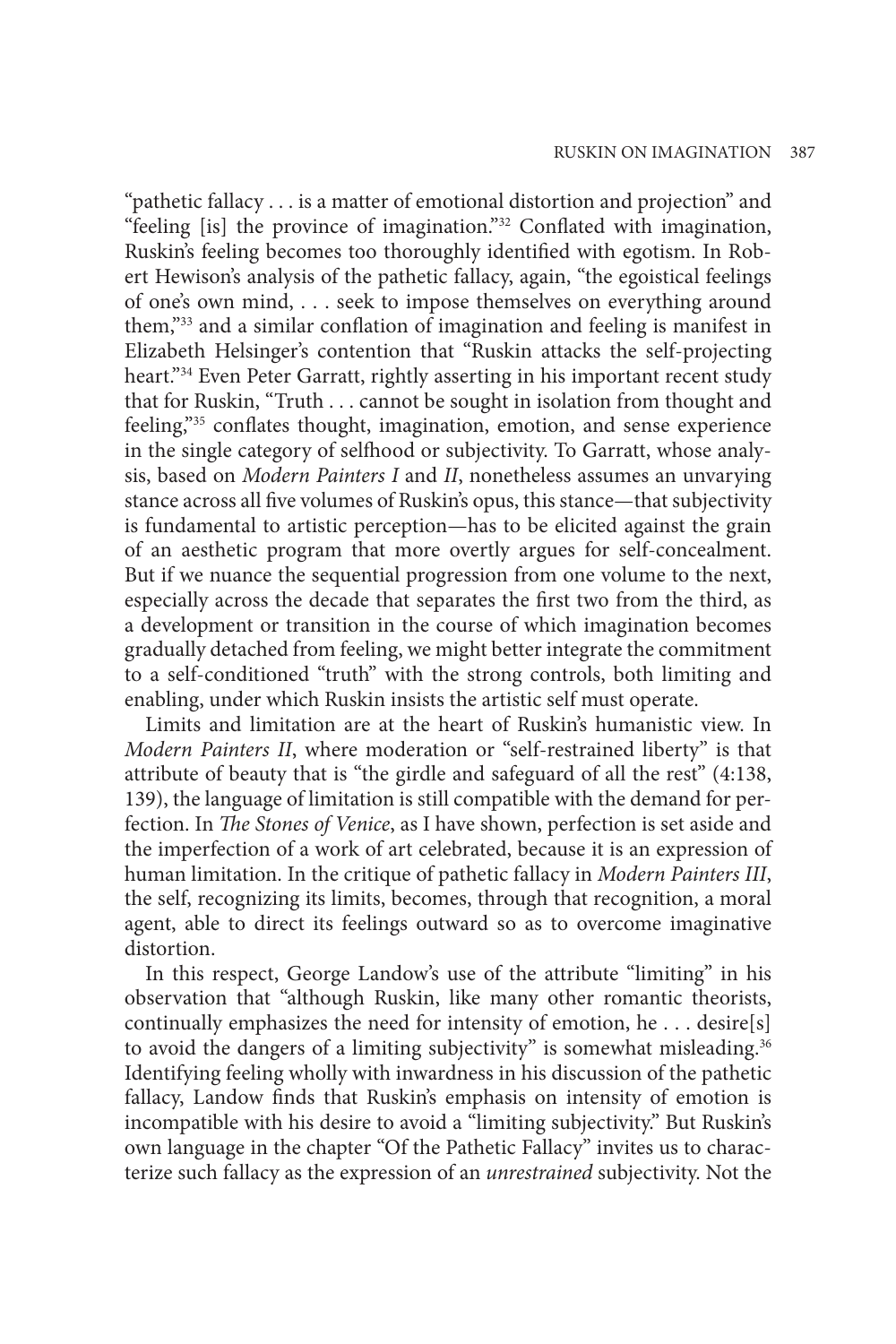self that is prone to fallacy, but the self that surpasses it is limited, because it is restrained; furthermore, its perception, retaining feeling, remains conditioned by its selfhood. In the same vein as Landow, a recent commentator, Rob Breton, treating Ruskin's pathetic fallacy in a recent essay as belonging to a more widespread Victorian emphasis on emotional repression, polarizes self-restraint and self-expression, and so misses the self-expression that is enabled by self-restraint: the empowerment of the self by the recognition of its limits.37

The critique of imagination entailed by Ruskin's insistence on the limits of subjectivity or selfhood underwrites, then, not only his famous paradigm for artistic perception, "seeing," long a commonplace in Ruskin scholarship, but also a complementary emphasis, "feeling," whose moral weighting has been consistently overlooked. By attending to that emphasis, we are directed not only to the epistemological grounding of Ruskin's aesthetics, so ably set out by Peter Garratt, but also and crucially to what Garratt neglects, its moral bearing. For Ruskin, the perception of God in the works of nature is inseparable from the celebration of human limitation: the limitation that at once enables outwardly directed feeling and demands the curtailing of imagination. Hence the mutuality of his religion and his humanism, more usually treated as antithetical in the major critical studies. Patricia M. Ball, for instance, presenting Ruskin's pathetic fallacy as a move away from what she calls the Romantics' "creed of humanization,"38 towards art as a means to religious revelation, misses the tenaciously humanistic commitment from which the notion of pathetic fallacy derives. Robert Hewison, again, arguing in Ruskin, "the concept of the imagination as a predominantly visual faculty"39 distinguishes between the "objective" imaginative perception of the order of God and its distortion by "subjective emotion": "If he [Ruskin] was to uphold the objectivity of imaginative perception, subjective emotion had to be put in its place"; "the poet's subjective emotions interfered with his perception of the order of God."40 Subsequently, in his *Romantic Ecology*, Jonathan Bate contrasts Wordsworth's humanism with Ruskin's religious emphases, attributing to Ruskin the view that "[t]he pathetic fallacy is a substitute for the religious belief that had been destroyed by the Enlightenment."41 Although Bate recognizes that for Ruskin, "[i]ntensity of passion may transform a fallacy into a strength" and "strength of feeling gives value to a way of seeing that in scientific terms is fallacious,"<sup>42</sup> he treats that "feeling" as wholly religious, a feeling for God, rather than a means to a moral relation between self and other. Kenneth Daley also emphasizes Ruskin's "theological bias" and his faith in a transcendent truth as fundamental to his formulation of the pathetic fallacy.<sup>43</sup> And most currently, Rob Breton finds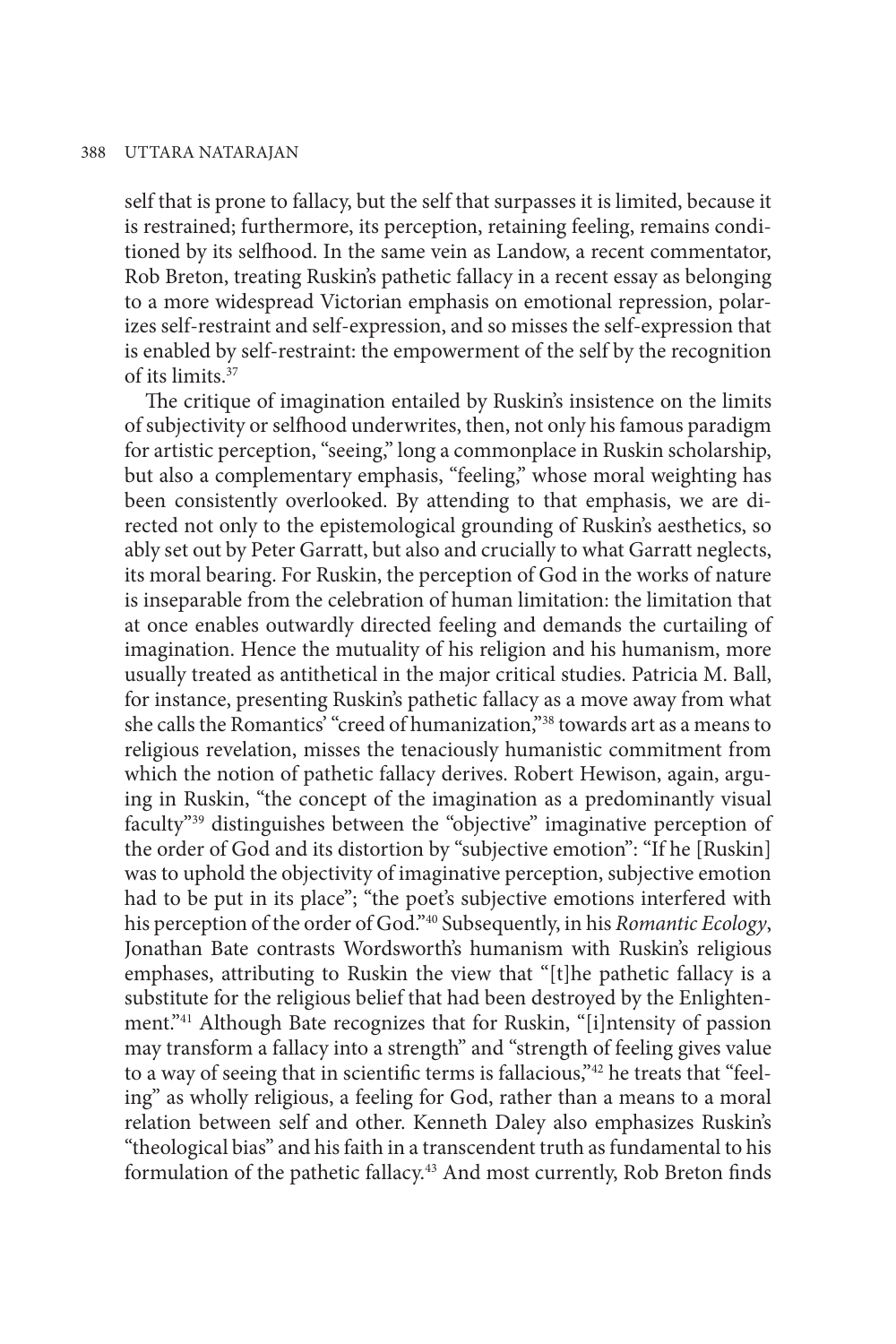that "[t]he pathetic fallacy is a deeply religious concept," premised upon a Victorian emphasis on the repression of feeling.<sup>44</sup> Contrary to these positions, I have shown in this essay that Ruskin's relocation of value in feeling, which is relational, from imagination, which is egotistical, is a vital aspect of a realism that is also, and regardless of its religious propensity, profoundly humanistic.

Oddly enough, although Ruskin's critique of the pathetic fallacy has been widely linked to the increasingly social tenor of his critical vision at the time, the specifically social and humanistic implications of that critique remain underdeveloped in conceptual terms. The unity produced by imagination, or rather the illusion of such a unity, is identifiable as part of the Romantic imagination's will to power, its tendency to absorb to itself, objects outside of it. This political aspect of imagination—its ideological thrust—is emphasized by Hazlitt in the well-known comments on *Coriolanus* in *Characters of Shakespear's Plays*, 45 and again, in his remarks on the powerful imagination in the *Table-Talk* essay, "The Indian Jugglers": "To impress the idea of power on others, they must be made in some way to feel it. . . . it must subdue and overawe them by subjecting their wills."46 Hazlitt's language makes clear that the imperative of the Romantic imagination, in its denial of difference, is, in being egoistic, also political and imperialistic.<sup>47</sup> By contrast, Ruskin's "feeling," required, in the construction of relation, not to obliterate but preserve distinction, to maintain plurality rather than impose unity, may be categorized as a social response. In a period, that is, in which his interests are increasingly shifting from the aesthetic to the social, Ruskin seeks to substitute for the political impulse of the Romantic imagination, the social impulse of feeling. He himself pinpoints the summer of 1860 as the climactic point at which the shift occurs, "when I gave up my art-work and wrote this little book [*Unto this Last*]."48 But as I have shown, the basis of that shift is already present in his exploration of the ideal nearly two decades previously, and its progress is inscribed in his theory of art and imagination as it develops through the first three volumes of *Modern Painters*.

In his still indispensible essay, "Ruskin on the Imagination" (1979), to which my own title intentionally alludes, Michael Sprinker identifies Ruskin's unease with a Romantic imagination that is "a manifestation of . . . man's inexorable will to power over reality.<sup>49</sup> In Sprinker's searching examination, Ruskin's theory of imagination, committed, despite this unease, to a Romantic aesthetics, remains fundamentally contradictory, "at once a theory of mimesis and a theory of the phantasm, a theory of representation and a theory of fiction."50 The inconsistencies in Ruskin's view of imagination cannot be entirely wished away. But Sprinker's conclusion may be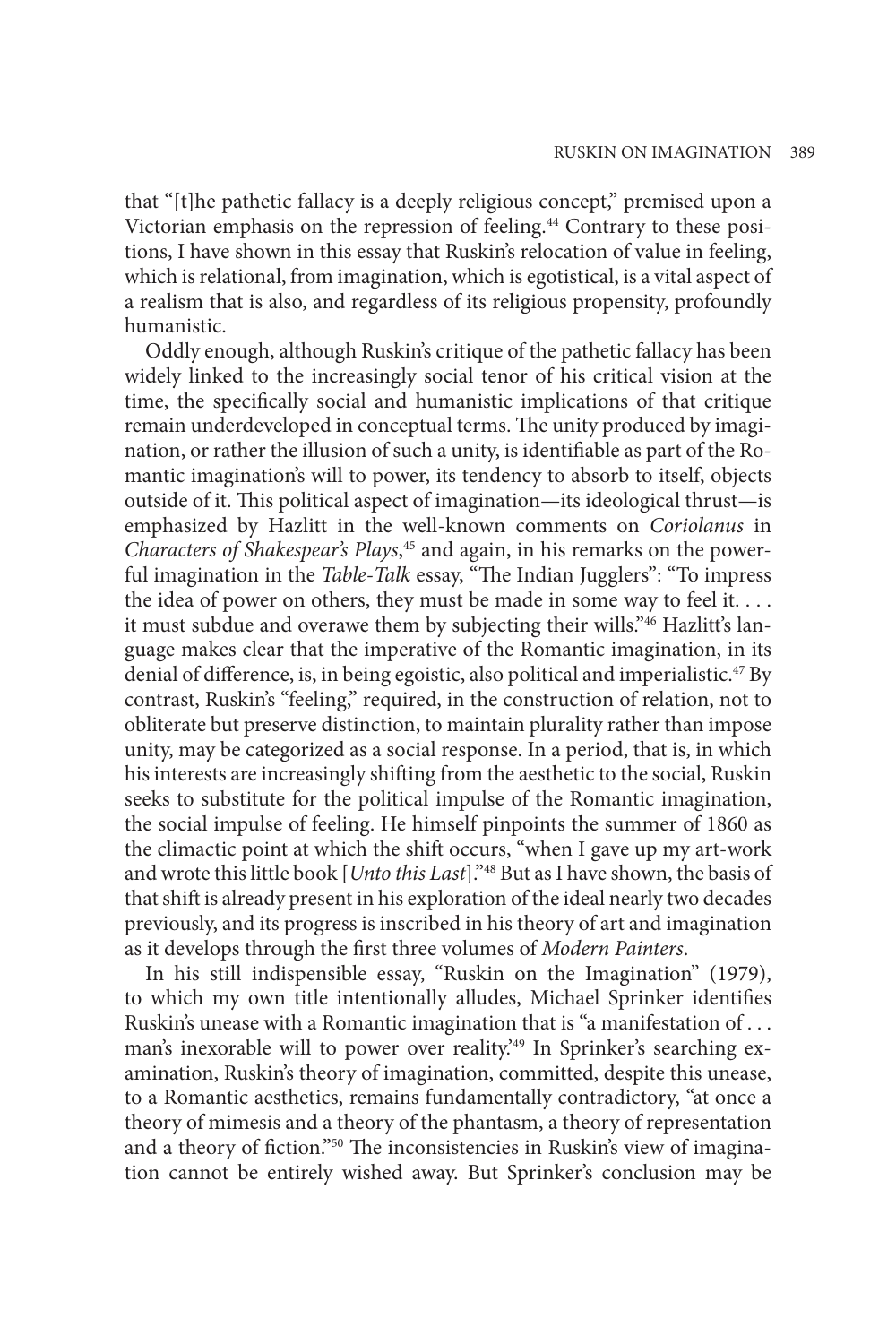substantially qualified if we separate, rather than merge, as he does, the versions of imagination contained in the second and third volumes of *Modern Painters*. *Modern Painters III*, published, as I have said, nearly a decade after *Modern Painters II*, offers a corrective to the model of imagination set out in the preceding volume. From here onward, the exposure of the imagination's illusions—the illusions since named "the Romantic ideology" by Jerome McGann<sup>51</sup>—becomes a central endeavour of Ruskin's realist project.

*Goldsmiths, University of London*

# **NOTES**

- 1 Geoffrey Hartman, *Wordsworth's Poetry 1787–1814* (Yale U. Press, 1964), 33–48.
- 2 See for instance, Patricia M. Ball, *The Science of Aspects: The Changing Role of Fact in the Work of Coleridge, Ruskin, and Hopkins* (London: Athlone Press, 1971), esp. 75–80; Harold Bloom, "Ruskin as Literary Critic," in *The Ringers in the Tower: Studies in Romantic Tradition* (U. of Chicago Press, 1971), 169–83; Robert Hewison, *John Ruskin: The Argument of the Eye* (Princeton U. Press, 1976), 73; Elizabeth K. Helsinger, *Ruskin and the Art of the Beholder* (Harvard U. Press, 1982), 47ff.
- 3 See Thomas Pfau, *Minding the Modern: Human Agency, Intellectual Traditions, and Responsible Knowledge* (U. of Notre Dame Press, 2013).
- 4 See, for instance, Gregory J. Seigworth and Melissa Gregg in their introductory chapter to *The Affect Theory Reader*: " . . . affect . . . is the name we give to those . . . visceral forces beneath, alongside, or generally *other than* conscious knowing." G. J. Seigworth and M. Gregg, eds., *The Affect Theory Reader* (Duke U. Press, 2010), 1.
- 5 John D. Rosenberg, *The Darkening Glass: A Portrait of Ruskin's Genius* (1961; Columbia U. Press, 1980), 4.
- 6 Alexandra K. Wettlaufer, *In the Mind's Eye: The Visual Impulse in Diderot, Baudelaire and Ruskin* (Amsterdam, Netherlands: Rodopi, 2003).
- 7 Peter Garratt, *Victorian Empiricism: Self, Knowledge, and Reality in Ruskin, Bain, Lewes, Spencer, and George Eliot* (Fairleigh Dickinson U. Press, 2010), 71; Aleksandra Piasecka, *Towards Creative Imagination in Victorian Literature* (Newcastle-upon-Tyne: Cambridge Scholars, 2014).
- 8 Stephen Cheeke, *Transfiguration: The Religion of Art in Nineteenth-Century Literature Before Aestheticism* (Oxford U. Press, 2016), 16.
- 9 All quotations from Ruskin are taken from *The Works of John Ruskin*, ed. E. T. Cook and A. Wedderburn, 39 vols. (London: George Allen, 1903–12). References are by volume and page.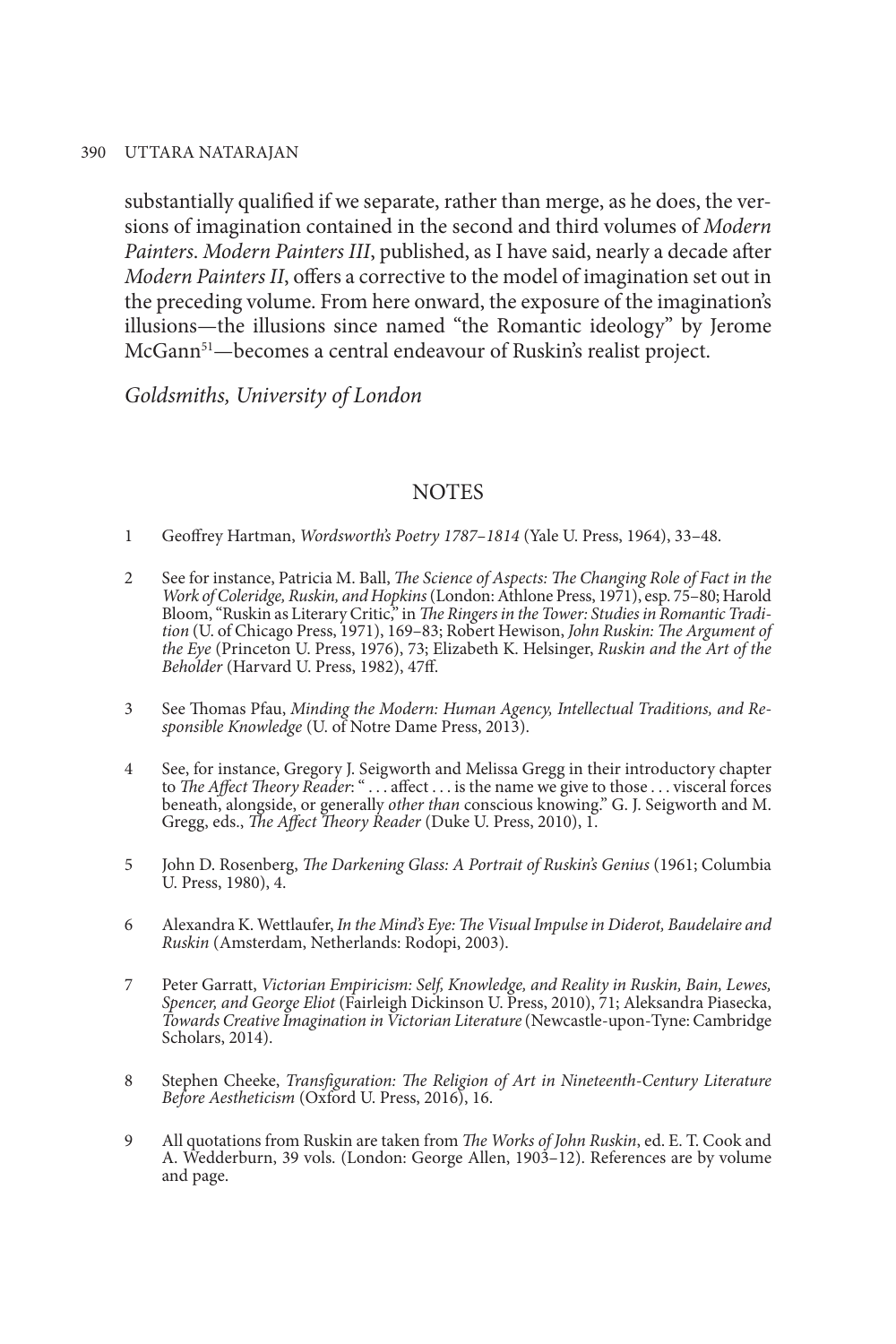- 10 See my essay, "Hazlitt, Ruskin, and Ideal Form," *PQ* 81.4 (Fall 2002), 493–503. Prior to this essay, a more tentative suggestion of Ruskin's debt to Hazlitt is made in William C. Wright's "Hazlitt, Ruskin, and Nineteenth-Century Art Criticism," *Journal of Aesthetics and Art Criticism* 32.4 (Summer 1974), 509–23.
- 11 William Hazlitt, *Criticisms on Art*, ed. by his son, 2 vols. (London: John Templeman, 1843–44), 1:250–51.
- 12 See Natarajan, "Hazlitt, Ruskin, and Ideal Form," esp. 495–99.
- 13 In their notes to *Modern Painters II*, Cook and Wedderburn point out "how closely ing his familiarity with Coleridge" (4:390), and the appendix to the volume includes an extended discussion of Wordsworth and Coleridge in a letter from Ruskin to the Rev. W. L. Brown (4:390–93). Among the numerous studies of Ruskin's Romantic influences, Ball's *Science of Aspects* offers the most detailed parallels between Ruskin's thought and Coleridge's. The treatments of Wordsworth's influence on Ruskin are especially abundant: Helsinger's *Ruskin and the Art of the Beholder* is perhaps the most thoroughgoing; other ogy: Wordsworth and the Environmental Tradition (London: Routledge, 1991), 62-84, and Dinah Birch, "Elegiac Voices: Wordsworth, Turner, and Ruskin," *RES* 50.199 (August 1999):332–44.
- 14 See A. O. Lovejoy, "Schiller and the Genesis of German Romanticism" in *Essays in the History of Ideas* (Baltimore: Johns Hopkins Press, 1948), 207–27, esp. 220–27.
- 15 Ruskin frequently refers to *The Stones of Venice* in *Modern Painters III*; as he explains, "I am not sorry occasionally to refer the reader to that work, the fact being that it and this are parts of one whole" (5:130).
- 16 Friedrich Schiller, *On the Naïve and Sentimental in Literature*, trans. H. Watanabe-O'Kelly (Manchester: Carcanet New Press, 1981), 42.
- 17 William Hazlitt, *The Complete Works of William Hazlitt*, ed. P. P. Howe, 21 vols. (London and Toronto: J. M. Dent, 1930–34), 8:77–89.
- 18 Francis O'Gorman has persuasively located what he calls the "aesthetics of failure" in *The Stones of Venice* in the biographical context of Ruskin's personal anxieties and his Christian upbringing. See Francis O'Gorman, "Ruskin's Aesthetics of Failure in *The Stones of Venice*," *RES* 55.220 (2004): 374–91. My argument here is for another, more conceptual derivation. Ruskin's celebration of imperfection in *The Stones of Venice* not only acknowledges human fallibility, but also upholds individuality, and in so doing attests as much to his Romantic as to his Christian origins.
- 19 See, for instance, his definition of realism as "the studious production" of "Unideal works of art" (4:165) or his insistence on distinguishing "Imaginative Verity" from "realism" (4:278).
- 20 Burke explicitly lists obscurity as an attribute of the sublime. See Edmund Burke, *A Philosophical Enquiry into the Origins of Our Ideas of the Sublime and Beautiful* (1757), ed. Adam Phillips (Oxford U. Press, 1990), 54–55.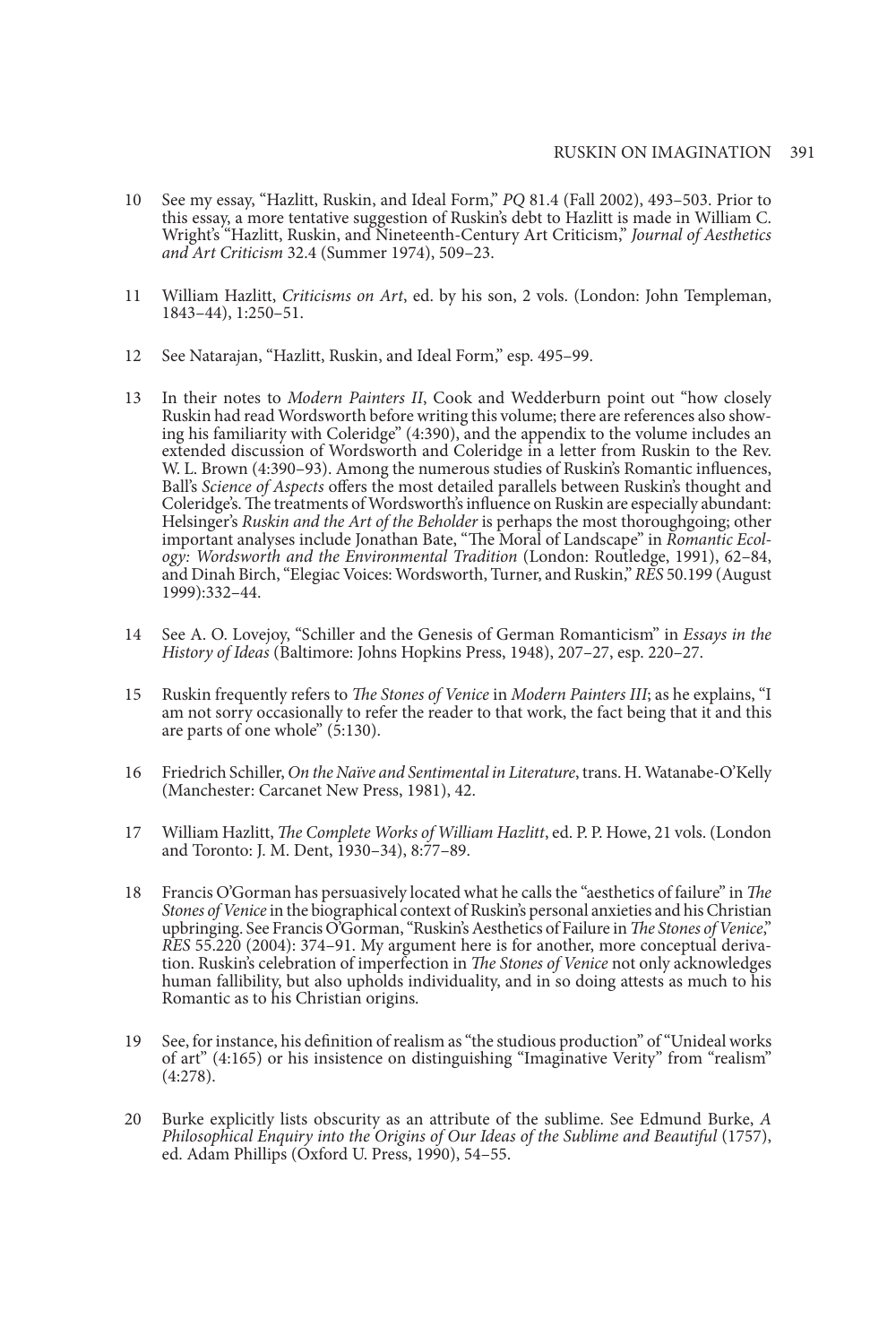- 21 Patricia M. Ball insightfully identifies Ruskin's abandonment of his ambitions as a poet with his rejection of Romanticism, showing how he turns, in his prose, "to a kind of writing  $\ldots$  in which they [that is, 'pure facts'] can receive a full acknowledgement"; Ball, *Science of Aspects*, 58.
- 22 To take only one instance, in *The Statesman's Manual* (1816), the unity of human and divine is found in the imagination's "symbols": "the Imagination" . . . [is] that reconciling and mediatory power, which . . . gives birth to a system of symbols, . . . consubstantial with the truths, of which they are the *conductors*." S. T. Coleridge, *Lay Sermons*, ed. R. J. White, vol. 6 of *The Collected Works of Samuel Taylor Coleridge*, Bollingen series no. 75 (Princeton U. Press, 1987), 29.
- 23 Peter Garratt, for instance, contending that the empiricism of the mid-Victorian period, Ruskin's included, far from asserting the possibility of absolute or objective knowing, accepts that knowledge is necessarily self-conditioned, has to argue, in so doing, against Ruskin's prescriptions for a mimetic art.
- 24 See for instance, Ball, *Science of Aspects*, esp. 75–80; Bloom, "Ruskin as Literary Critic"; Hewison, *John Ruskin*, 73; Helsinger, *Ruskin and the Art of the Beholder*, 47ff. In the light of such well-known studies, the identification of Ruskin with Romanticism in a 2007 colof such well-known studies, the identification of Ruskin with Romanticism in a 2007 col- lection of essays, *Ruskin in Perspective*, is somewhat puzzling; see esp. the essay by Paul March-Russell, which refers to "the English romantic tradition embodied by Ruskin." March-Russell, "Ruskin, Herbert Read and the Neo-Romantic Imagination," in *Ruskin in Perspective: Contemporary Essays* (Newcastle: Cambridge Scholars Publishing, 2007), 101.
- 25 See James S. Dearden, *The Library of John Ruskin* (Oxford: Oxford Bibliographical Society, 2012), 153.
- 26 Hazlitt, *Works*, 5:5.
- 27 Hazlitt, *Works*, 12:343.
- 28 Ibid., 344.
- 29 See, for instance, Cook and Wedderburn's "Introduction" to *Modern Painters III*, 5:xxxviff.
- 30 This attitude to imagination in *Modern Painters III* belies Aleksandra Piasecka's conclusion that "Ruskin's concept of imagination works on the fundamental assumption that it is the most truth-telling faculty possessed by man" (Piasecka, *Towards Creative Imagination in Victorian Literature*, 33).
- 31 The still persistent tendency to use the phrase "pathetic fallacy" indiscriminately for all attributions of human emotion to the natural world, without regard to sincerity or authenticity, contravenes Ruskin's original usage of the term, as J. D. Thomas pointed out more than half a century ago. See J. D. Thomas, "Poetic Truth and Pathetic Fallacy," *Texas Studies in Literature and Language* 3.3 (Autumn 1961): 342–47.
- 32 George P. Landow, *The Aesthetic and Critical Theories of John Ruskin* (Princeton U. Press, 1971), 381.
- 33 Hewison, *John Ruskin*, 72.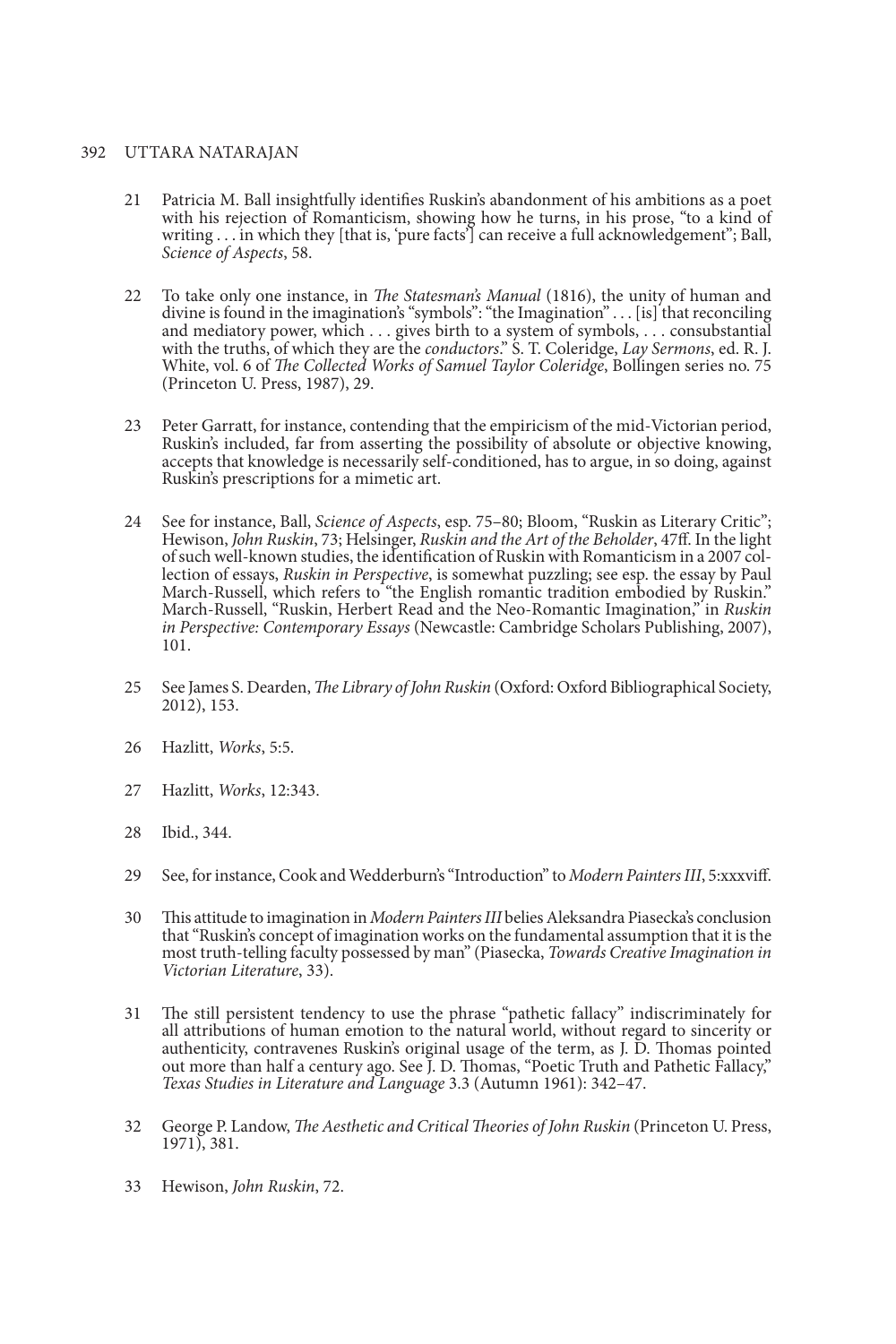- 34 Helsinger, *Ruskin and the Art of the Beholder*, 49.
- 35 Garratt, *Victorian Empiricsm,* 81.
- 36 Landow, *Aesthetic and Critical Theories of John Ruskin*, 386.
- 37 Rob Breton, "John Ruskin's Juvenilia and the Origins of the Pathetic Fallacy," *Journal of Pre-Raphaelite Studies* 22 (Spring 2013): 17–36.
- 38 Ball, *Science of Aspects*, 49.
- 39 Hewison, *John Ruskin*, 70.
- 40 Ibid., 71, 73.
- 41 Bate, *Romantic Ecology*, 76.
- 42 Ibid., 75, 79.
- 43 Kenneth Daly, *The Rescue of Romanticism: Walter Pater and John Ruskin* (Ohio State U. Press, 2001), 7–8.
- 44 Breton, "John Ruskin's Juvenilia," 20.
- 45 Hazlitt, *Works*, 4:214–15.
- 46 Hazlitt, *Works*, 8:85.
- 47 Among others (see also Michael Sprinker, below), Alison Hickey explicitly makes this point, that the Romantic imagination, whether celebrated or denigrated by its critics, may be described as "imperial," insofar as it is presented as "a mental appropriation of the landscape for the mind's own purposes" or a ""fitting' of the external world to the ... self." As she explains, " ... I use the term 'imperial' broadly, to refer to a kind of imagination that appropriates, incorporates, assimilates, permeates, infuses difference with unity." Alison Hickey, *Impure Conceits: Rhetoric and Ideology in Wordsworth's "Excursion"*  (Stanford U. Press, 1997), 132, 133. Hickey focuses specifically on the working of the (Wordsworthian) imagination upon nature, but her comments are generally applicable to the Romantic imagination, whether exercised upon nature or other selves. Indeed my quotation from Hazlitt's essay "On Genius and Common Sense" closely resembles the quotation from Wordsworth that Hickey offers in support of her characterization of the imperial imagination: "Genius [is] the application of powers to objects on which they had not before been exercised, or the employment of them in such a manner as to produce effects hitherto unknown. What is all this but an advance, or a conquest, made by the soul of the poet?" William Wordsworth, *The Prose Works of William Wordsworth*, ed. W. J. B. Owen and J. W. Smyser, 3 vols. (Oxford: Clarendon Press, 1974); qtd. in Hickey, *Impure Conceits*, 216.
- 48 See E. T. Cook, *The Life of John Ruskin*, 2 vols. (London: George Allen, 1911), 2:2.
- 49 Michael Sprinker, "Ruskin on the Imagination," *Studies in Romanticism* 18.1 (Spring 1979): 118.